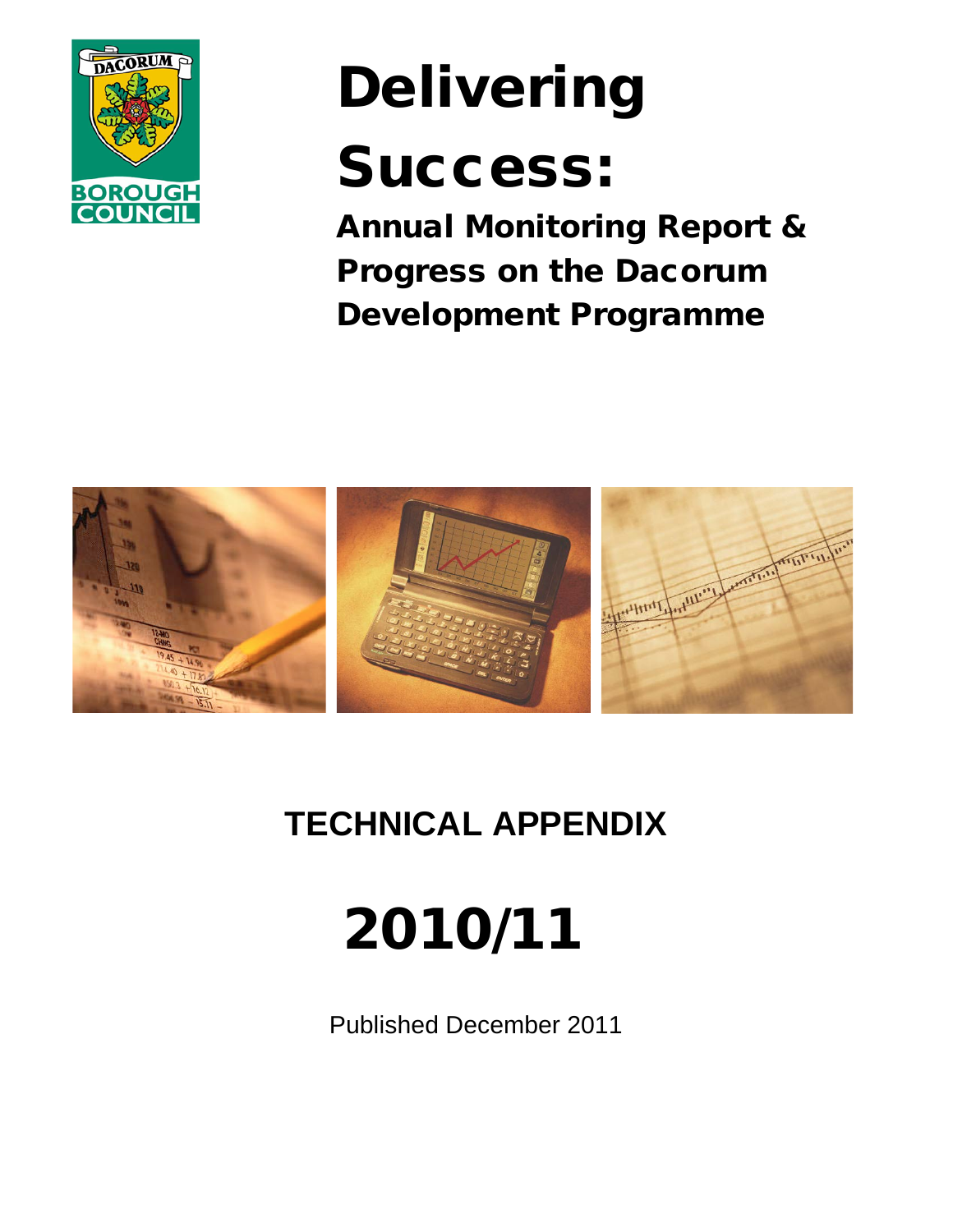# **Technical Appendix**

- **1. Headline Results –** no further information.
- **2. Executive Summary –** no further information.
- **3. Introduction to the Annual Monitoring Report –** no further information.
- **4. Local Development Scheme and Implementation and Delivery –** no further information.
- **5. Policy Implementation –** no further information.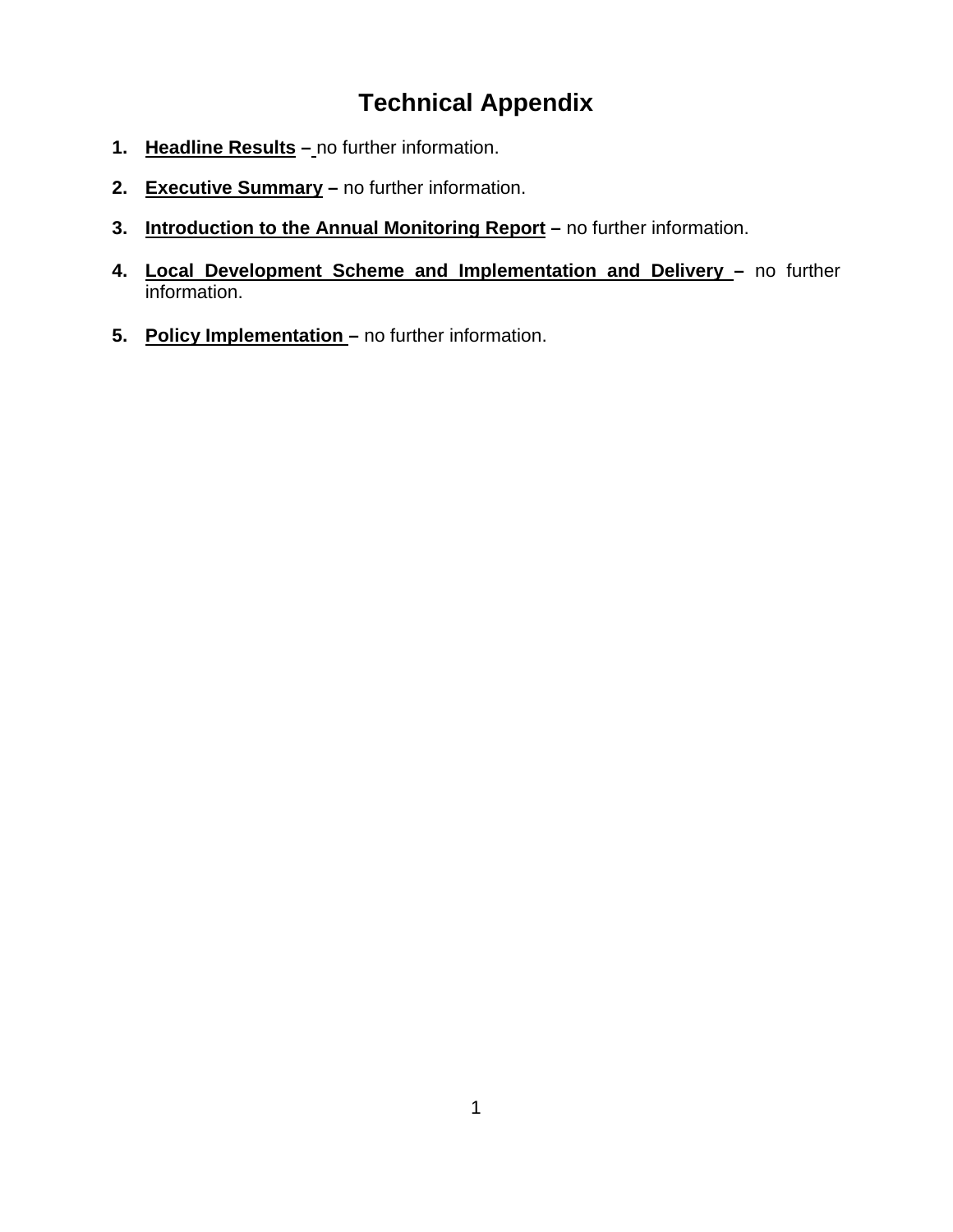# **6. Borough Portrait**

#### **Indicator 1**

Mid-year estimates for 2010 for total population with age bands were a spreadsheet from:

http://www.hertsdirect.org/docs/pdf/m/mye10v2.pdf

#### **Indicator 2 DBC Residents place survey 2008:**

#### **Satisfaction with local area as a place to live**



Source: Communications Team, DBC

#### **Indicator 3**

Hertfordshire County Council - Jan 2011:

#### AVERAGE HOUSE PRICES IN THE DISTRICTS OF HERTFORDSHIRE 3RD QUARTER 2010

| <b>DISTRICT</b>            | <b>Detached</b> | Semi-detached | <b>Terraced</b> | <b>Flat/Maisonette</b> |
|----------------------------|-----------------|---------------|-----------------|------------------------|
| <b>BROXBOURNE</b>          | £498,500        | £269,700      | £228,600        | £152,500               |
| <b>IDACORUM</b>            | £620,600        | £324,700      | £239,000        | £180,400               |
| <b>EAST HERTFORDSHIRE</b>  | £533,400        | £318,000      | £257,700        | £176,400               |
| <b>HERTSMERE</b>           | £764,300        | £323,800      | £254,000        | £225,900               |
| <b>NORTH HERTFORDSHIRE</b> | £482,900        | £258,600      | £210,800        | £140,500               |
| <b>IST ALBANS</b>          | £706,500        | £429,800      | £332,700        | £228,100               |
| <b>STEVENAGE</b>           | £337,000        | £222,100      | £166,900        | £144,100               |
| <b>THREE RIVERS</b>        | £691,400        | £327,700      | £261,400        | £216,100               |
| <b>WATFORD</b>             | £505,000        | £290,700      | £236,900        | £162,200               |
| <b>WELWYN HATFIELD</b>     | £609,300        | £318,700      | £225,500        | £185,200               |
| <b>COUNTY</b>              | £604,300        | £322,600      | £244,600        | £184,400               |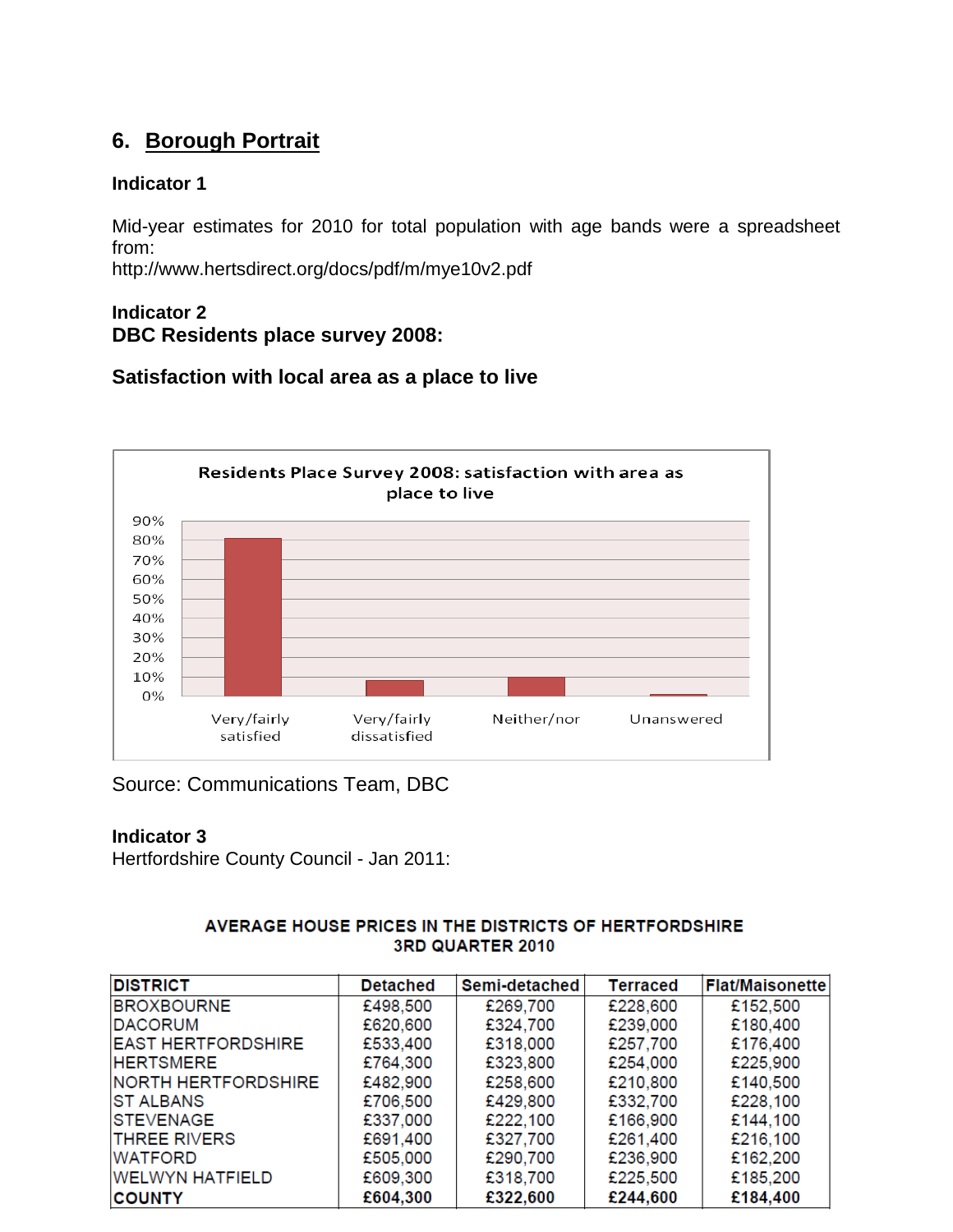| <b>DISTRICT</b>            | <b>Detached</b> | Semi-detached | <b>Terraced</b> | <b>Flat/Maisonette</b> |
|----------------------------|-----------------|---------------|-----------------|------------------------|
| <b>BROXBOURNE</b>          | £419,000        | £249,900      | £206,300        | £139,100               |
| <b>DACORUM</b>             | £554,000        | £279,000      | £242,300        | £154,800               |
| <b>EAST HERTFORDSHIRE</b>  | £487,900        | £287,800      | £226,400        | £162,200               |
| <b>HERTSMERE</b>           | £568,300        | £310,400      | £250,200        | £193,900               |
| <b>NORTH HERTFORDSHIRE</b> | £435,400        | £238,100      | £193,800        | £147,500               |
| <b>IST ALBANS</b>          | £597,000        | £392,200      | £289,300        | £188,700               |
| <b>ISTEVENAGE</b>          | £324,000        | £184,400      | £157,400        | £137,000               |
| <b>THREE RIVERS</b>        | £660,300        | £312,700      | £240,200        | £193,600               |
| <b>WATFORD</b>             | £553,400        | £277,600      | £215,000        | £163,600               |
| <b>WELWYN HATFIELD</b>     | £619,800        | £291,500      | £206,700        | £152,500               |
| <b>COUNTY</b>              | £539,900        | £293,300      | £223,100        | £164,200               |

#### AVERAGE HOUSE PRICES IN THE DISTRICTS OF HERTFORDSHIRE 3RD QUARTER 2009

#### **Indicator 4**

Unemployment levels for 2009 and 2011 were sourced from:

http://www.hertsdirect.org/your-council/hcc/env/factsfigs/socio/unem/unemmnthly/

#### **Indicator 5**

No. of VAT registered and/or PAYE businesses were sourced from:

[http://www.neighbourhood.statistics.gov.uk/dissemination/LeadDatasetList.do?a=7&b=2](http://www.neighbourhood.statistics.gov.uk/dissemination/LeadDatasetList.do?a=7&b=276991&c=dacorum&d=13&g=453990&i=1001x1003&m=0&r=1&s=1309962740335&enc=1&domainId=4) [76991&c=dacorum&d=13&g=453990&i=1001x1003&m=0&r=1&s=1309962740335&enc](http://www.neighbourhood.statistics.gov.uk/dissemination/LeadDatasetList.do?a=7&b=276991&c=dacorum&d=13&g=453990&i=1001x1003&m=0&r=1&s=1309962740335&enc=1&domainId=4)  $=1$ &domainId $=4$ 

#### **Figure 6.1: Population projections**

The 2008 Sub-national Population Projections for England, May 2010 were provided by the Office for National statistics (ONS). The 2008-based household projections, November 2010 were published by Communities and Local Government. Factsheets on both projections are available from Hertfordshire County Council via their website (www.hertsdirect.org).

#### **Figure 6.2: Number of Employee Jobs**

The number of employee jobs is defined as 'the number of jobs held by employees' and excludes the self-employed, government-supported trainees and HM Forces. The data was obtained from the ONS and is available at [https://www.nomisweb.co.uk/.](https://www.nomisweb.co.uk/)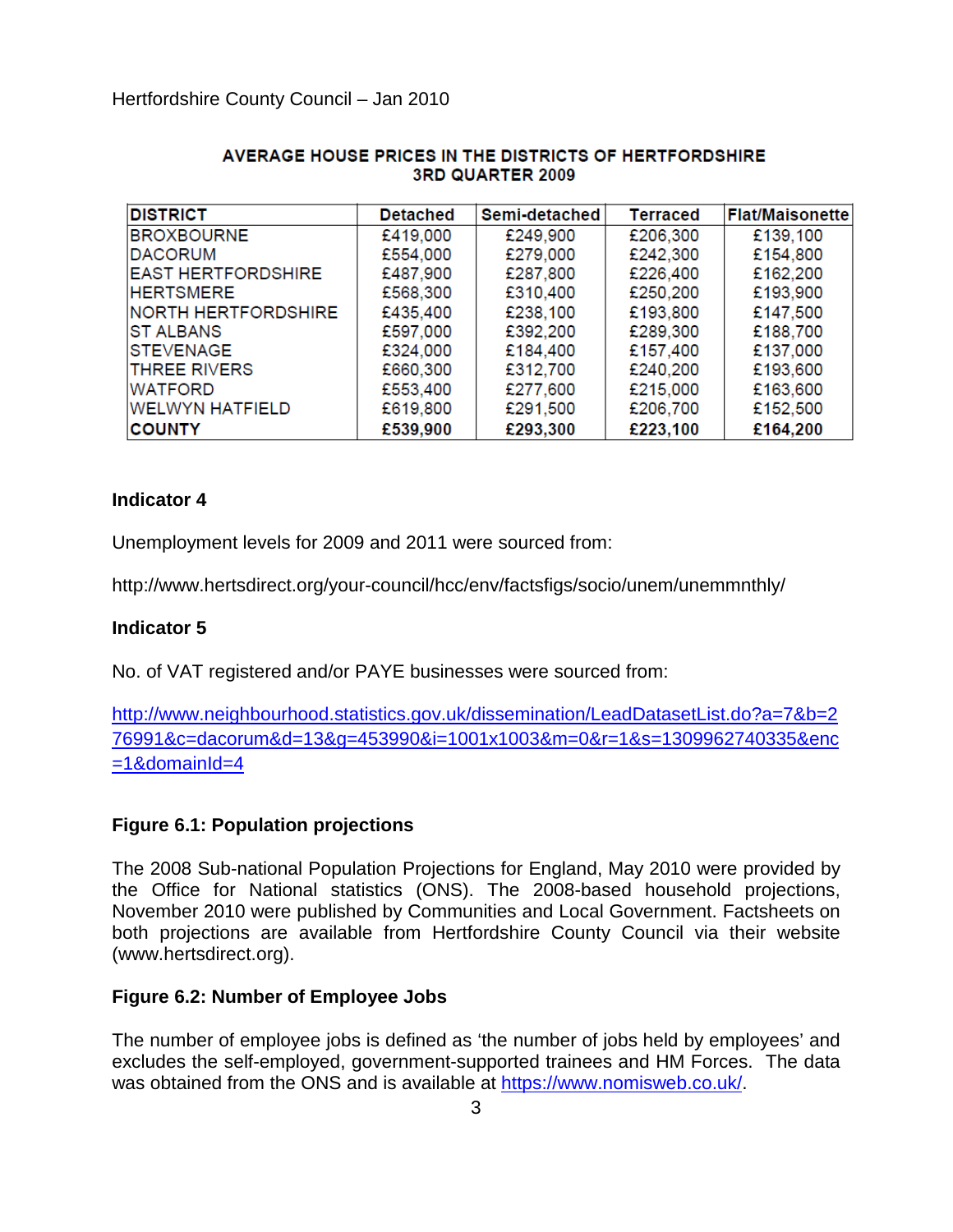# **7. Homes**

#### **Indicators 1**

#### **Table 7.1 - Housing Completions compared to total required over the Plan period: 1991 – 2011**

| compared to Plan requirement) and NI 154                                    | Core Indicator H2(a) and (b), DBLP Indicator 3A (Cumulative total |       |
|-----------------------------------------------------------------------------|-------------------------------------------------------------------|-------|
| 20 Year Structure Plan Requirement 1991-2011                                |                                                                   | 7,200 |
|                                                                             | <b>Net Completions</b>                                            |       |
| April 1991 - March 2001                                                     | 3,423                                                             |       |
| April 2001 - March 2002                                                     | 212                                                               |       |
| April 2002 - March 2003                                                     | 701                                                               |       |
| April 2003 - March 2004                                                     | 392                                                               |       |
| April 2004 - March 2005                                                     | 289                                                               |       |
| April 2005 - March 2006                                                     | 164                                                               |       |
| April 2006 - March 2007                                                     | 400                                                               |       |
| April 2007 - March 2008                                                     | 384                                                               |       |
| April 2008 - March 2009                                                     | 418                                                               |       |
| April 2009 - March 2010                                                     | 237                                                               |       |
| <b>April 2011- March 2011</b>                                               | 603                                                               |       |
| Total 20 year completions                                                   |                                                                   | 7,223 |
| <b>Excess completions over Structure Plan target</b><br>$(7, 223 - 7, 200)$ | 23                                                                |       |
| Structure Plan annual requirement (7,200/20)                                |                                                                   | 360   |
| Actual Annual rate achieved (7,223/20)                                      |                                                                   | 361   |

*Source: DBC Residential Land Position Statement No. 38 1st April 2011*

#### **Indicator 2**

**Table 7.6 - Proportion of new dwellings and converted dwellings on previously developed land**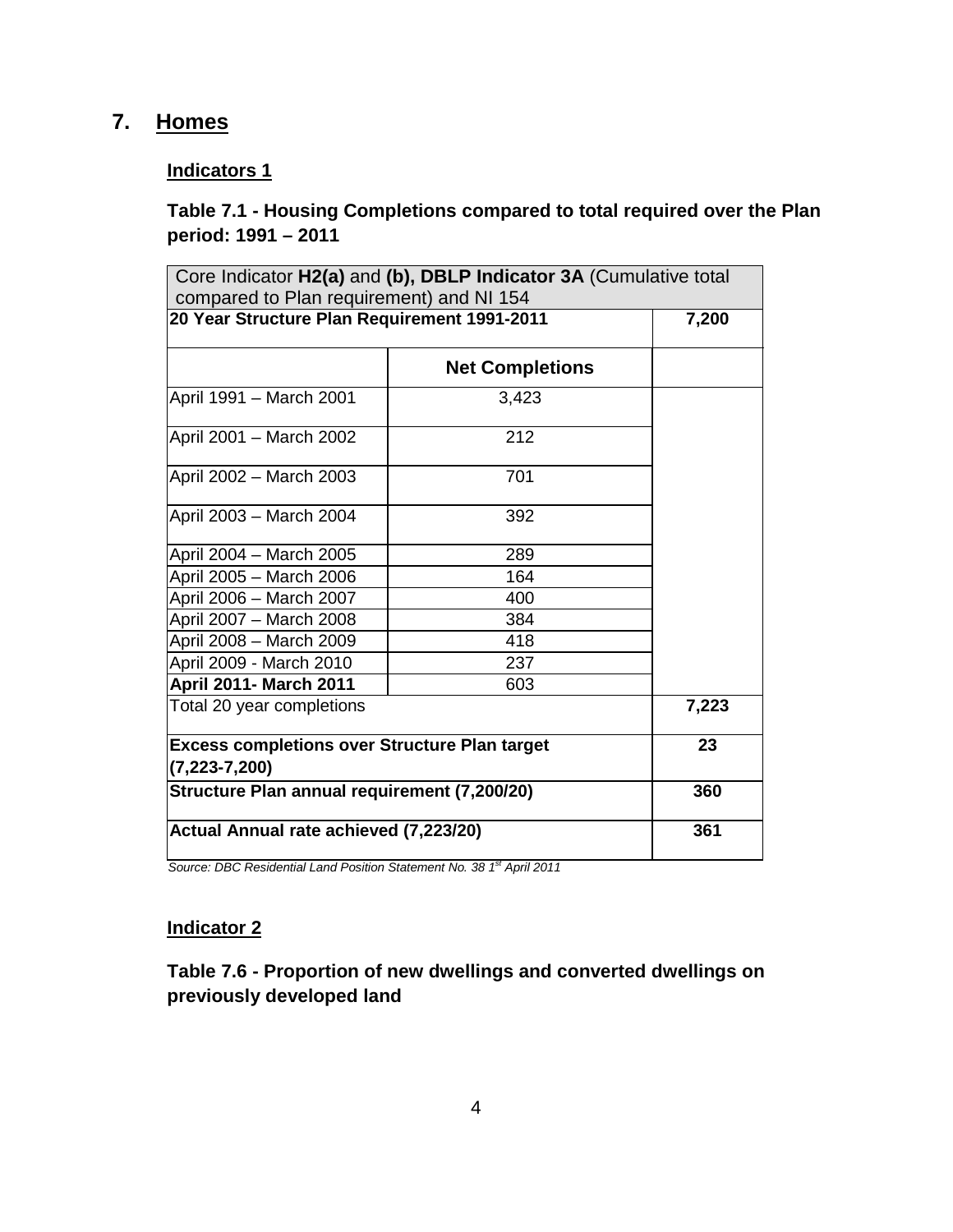| Core Indicator H3 and DBLP Indicator 1D (65% of housing<br>completions on previously developed land) |                                           |            |  |
|------------------------------------------------------------------------------------------------------|-------------------------------------------|------------|--|
| <b>Period</b>                                                                                        | <b>Gross completions on</b><br><b>PDL</b> | % of total |  |
| 2005/06                                                                                              | 152                                       | 93         |  |
| 2006/07                                                                                              | 396                                       | 99         |  |
| 2007/08                                                                                              | 381                                       | 99         |  |
| 2008/09                                                                                              | 446                                       | 96         |  |
| 2009/10                                                                                              | 258                                       | 94         |  |
| 2010/11                                                                                              | 633                                       | 99         |  |

*Source: DBC monitoring /Residential Land Position Statement No. 38 - 1st April 2011*

#### **Table 7.2- Core Strategy 5-year housing land supply calculations (1st April 2012 to 31st March 2017)**

| 25 year Core Strategy requirement<br>1st April 2006 - 31st March 2031    | 10,750 |
|--------------------------------------------------------------------------|--------|
| Completions 1 <sup>st</sup> April 2006 - 31 <sup>st</sup><br>March 2011: | 2,042  |
| Projected completions (current year)<br>11/12                            | 408    |
| Remaining Core Strategy requirement<br>to 2031 (10,750 - 2,042)          | 8,708  |
| Annual adjusted requirement<br>(8,708/20)                                | 435    |
| 5 year adjusted requirement (5 x 435)                                    | 2,175  |
| Projected supply (see Graph 5.1)<br>$2012/13 - 2016/17$                  | 3,000  |
| No. of years supply (3,000/435)                                          | ears   |

# **Table 7.3- Housing Commitments**

|              | <b>DBLP Indicator 3B</b> (% not yet started) |                  |            |  |
|--------------|----------------------------------------------|------------------|------------|--|
|              | Total units                                  | No. of units not | % of total |  |
|              |                                              | yet started      |            |  |
| 1 April 2005 | 594                                          | 262              | 44         |  |
| 1 April 2006 | 850                                          | 395              | 46         |  |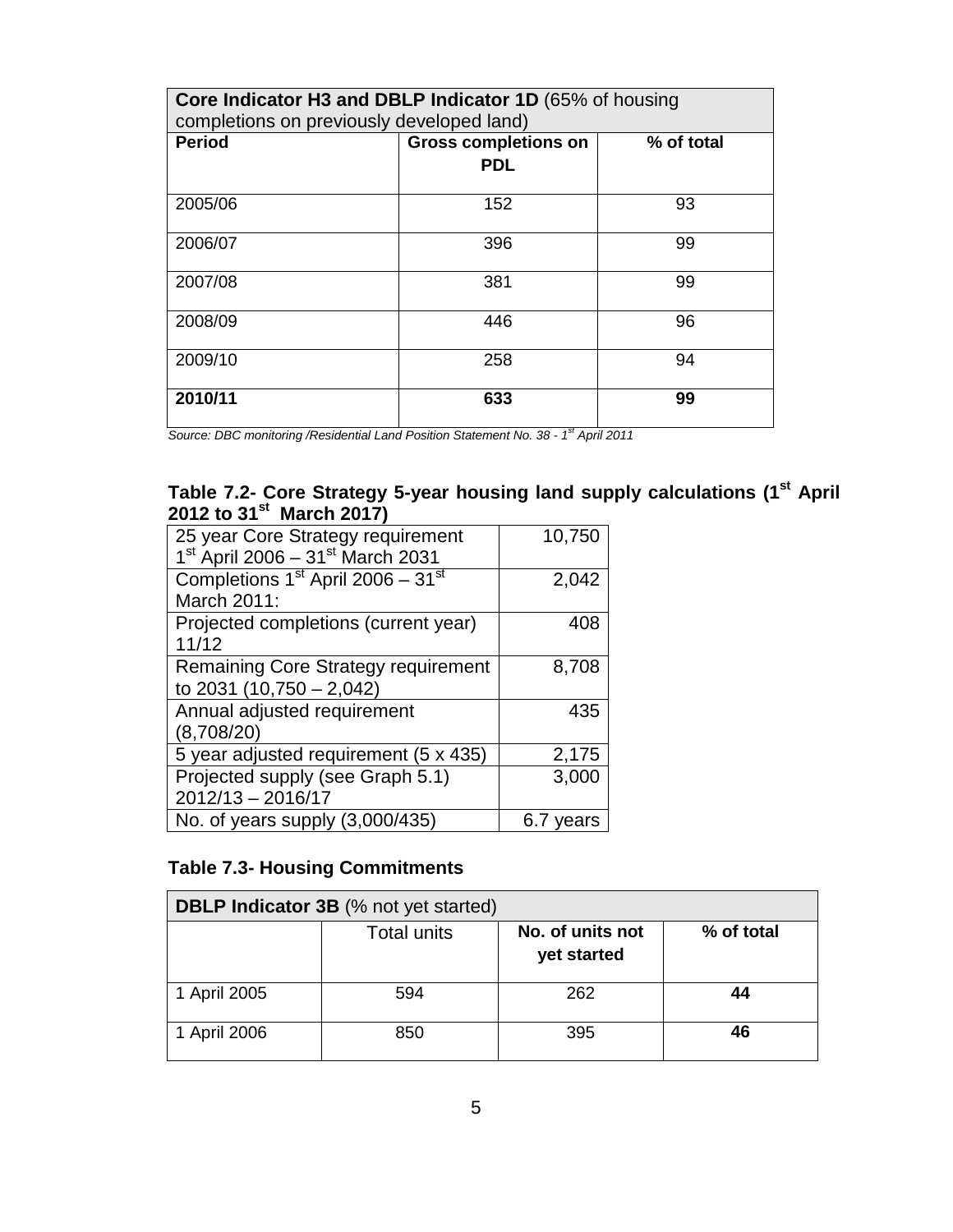| 1 April 2007 | 879   | 474   | 54 |
|--------------|-------|-------|----|
| 1 April 2008 | 1,573 | 1,121 | 71 |
| 1 April 2009 | 1,638 | 837   | 51 |
| 1 April 2010 | 1,635 | 917   | 56 |
| 1 April 2011 | 2,192 | 1850  | 84 |
| Average      | 1,337 | 837   | 58 |

*Source: DBC Monitoring*

# **Table 7.4 Availability of Housing Land**

| DBLP Indicator 3C (Progress on housing proposal sites) |                                                                                                                                         |                         |                                                                                                                                                                      |  |  |
|--------------------------------------------------------|-----------------------------------------------------------------------------------------------------------------------------------------|-------------------------|----------------------------------------------------------------------------------------------------------------------------------------------------------------------|--|--|
|                                                        | Part I: Sites proposed for development in the Plan Period, which can be brought forward<br>at any time - Outstanding Proposals 01.04.11 |                         |                                                                                                                                                                      |  |  |
|                                                        |                                                                                                                                         |                         |                                                                                                                                                                      |  |  |
| Plan Ref.                                              | <b>Address</b>                                                                                                                          | Outstanding<br>capacity | <b>Progress</b>                                                                                                                                                      |  |  |
| H <sub>9</sub>                                         | Bury Garage, Hemel<br>Hempstead                                                                                                         | 9                       | Outline planning permission has expired.<br>No activity on site.                                                                                                     |  |  |
| H <sub>12</sub>                                        | Land at Fletcher Way,<br>Wheatfield, Hemel<br>Hempstead                                                                                 |                         | Outline planning permission for 7 units<br>(934/09) approved.                                                                                                        |  |  |
| H <sub>16</sub>                                        | Lockers Park School,<br><b>Lockers Park Lane</b>                                                                                        | $\overline{7}$          | No activity within the monitoring period.                                                                                                                            |  |  |
| H17                                                    | St George's Church, Long<br>Chaulden/School Row                                                                                         |                         | Site no longer available for housing.<br>Planning permission was granted in Nov<br>2007 for the extension and refurbishment<br>of the Church, which is now complete. |  |  |
| H18                                                    | Land at North East Hemel<br>Hempstead                                                                                                   |                         | An outline planning application submitted<br>on the site and has been approved<br>subject to completion of a legal<br>agreement.                                     |  |  |
| TWA1                                                   | <b>Breakspear Hospital</b><br>allergy testing centre, 162-<br>192 and land to rear of<br>194-238 Belswains Lane                         |                         | 46 units completed on part of the site.<br>Remaining land has been subject to<br>further applications for residential.                                               |  |  |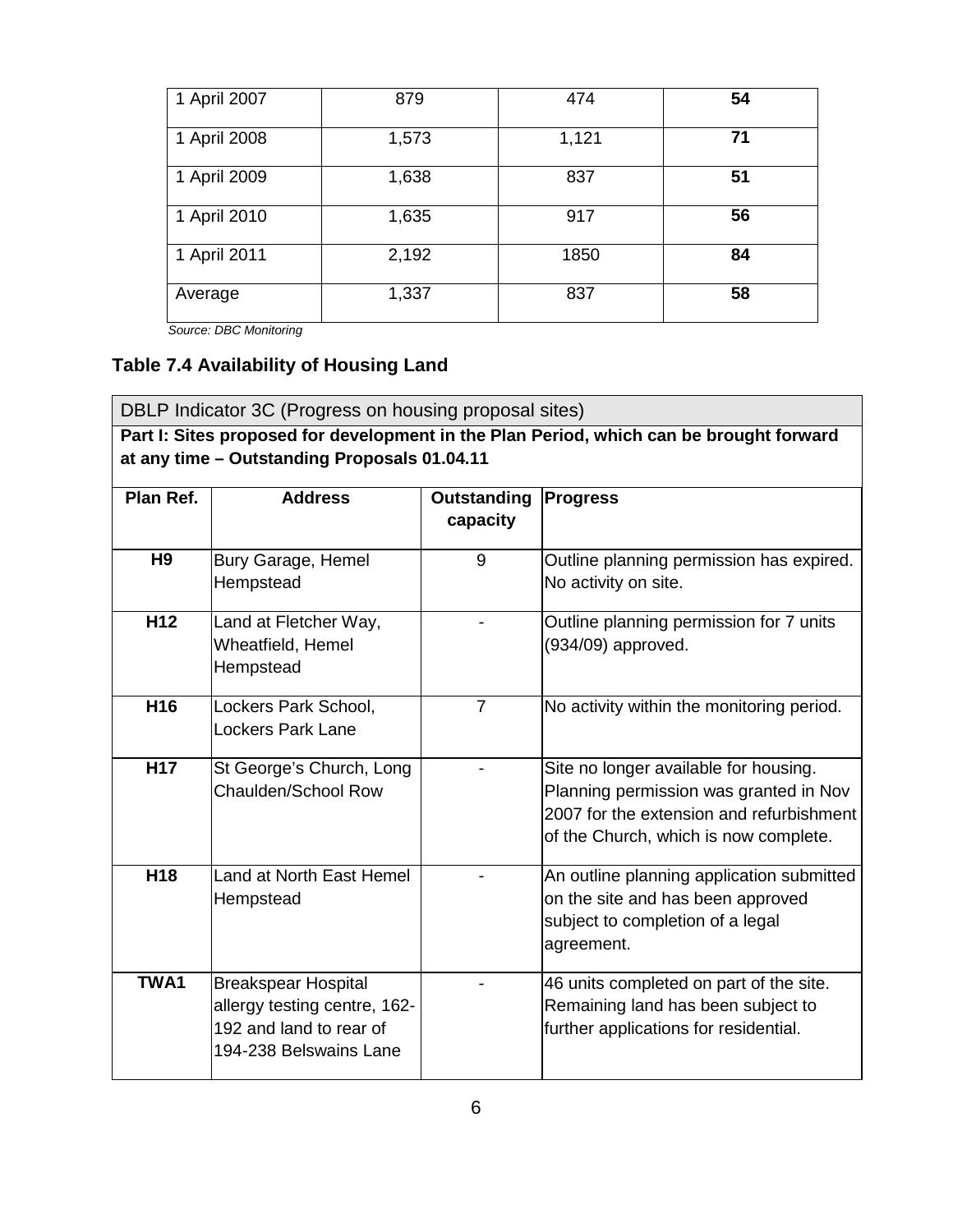| TWA3            | lLand to the north west of<br>the Manor Estate,<br>adjoining Manorville Road,<br>Hemel Hempstead |    | Outlined Planning permission approved<br>for 325 dwellings and a legal agreement                     |
|-----------------|--------------------------------------------------------------------------------------------------|----|------------------------------------------------------------------------------------------------------|
| TWA4            | lLand to the south west<br>and south east of the<br>Manor Estate, Hemel<br>Hempstead             |    | has been signed.                                                                                     |
| H <sub>25</sub> | 55 King Street, Tring                                                                            | 10 | 2 units constructed some years ago, no<br>further activity on the site since.                        |
| H31             | Harts Motors, 123 High<br>Street, Markyate                                                       | 9  | No activity within the monitoring period.<br>Current landowner interest in bringing<br>forward site. |
|                 | Total                                                                                            | 35 |                                                                                                      |

# **Part II: Sites Reserved for implementation between 2006 and 2011**

| <b>Plan Ref:</b> | <b>Address</b>                                                         | <b>Net Capacity</b> | <b>Progress</b>                                                                                                            |
|------------------|------------------------------------------------------------------------|---------------------|----------------------------------------------------------------------------------------------------------------------------|
| H36              | New Lodge, Bank Mill<br>Lane, Berkhamsted                              |                     | Revised scheme granted on appeal.                                                                                          |
| <b>H37</b>       | <b>Land at Durrants</b><br>Lane/Shooterway,<br><b>Berkhamsted</b>      | 100                 | No progress made on original proposal.<br>A revised larger scheme is being<br>considered through the Core Strategy<br>DPD. |
| H38              | <b>Buncefield Lane/Green</b><br>Lane, Hemel Hempstead                  |                     | Outline planning permission for 88 units<br>approved on part of the site at appeal<br>(4/0692/09).                         |
| H39              | Land to the rear of Ninian<br>Road and Argyll Road,<br>Hemel Hempstead |                     | Application approved for an affordable<br>housing scheme (4/1275/10).                                                      |
| <b>H40</b>       | Paradise Fields, Hemel<br>Hempstead                                    | 40                  | Previously subject to an application.<br>However, application withdrawn. No<br>activity on site since.                     |
| H41              | Land South of Redbourn<br>Road, Hemel Hempstead                        |                     | Outline planning permission for 33<br>dwellings approved (4/0529/08).                                                      |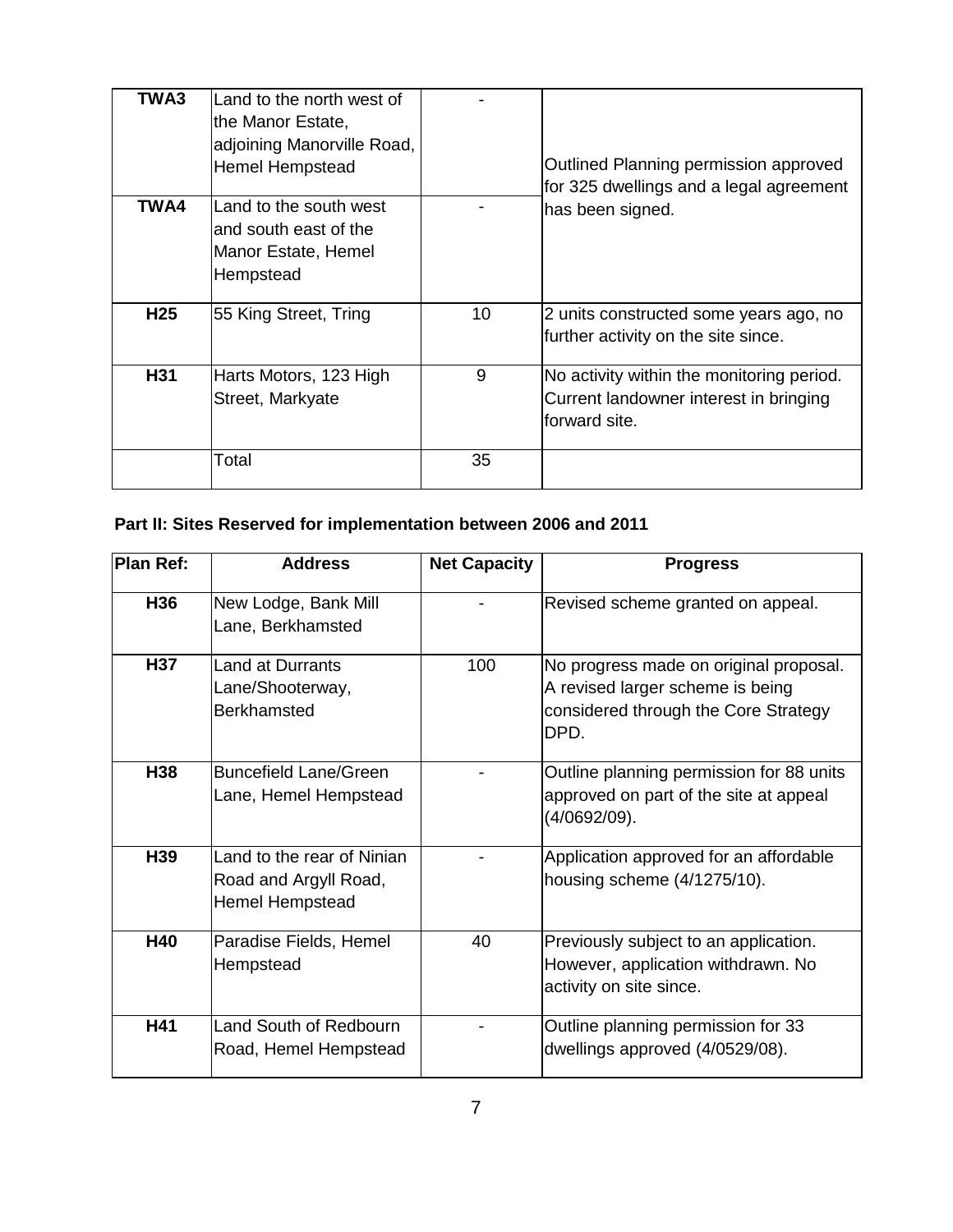| H42 | Land at Westwick Farm,<br>Pancake Lane, Hemel<br>Hempstead | 50  | Development Brief complete. No further<br>progress during the monitoring period. |
|-----|------------------------------------------------------------|-----|----------------------------------------------------------------------------------|
| H44 | Land at Manor Farm, High<br>Street, Markyate<br>Total      | 190 | Scheme for 40 homes approved at<br>appeal (4/2083/07).                           |
|     |                                                            |     |                                                                                  |

# **Table 7.5 Core Strategy housing programme as at 1st April 2011**

| <b>Source of sites</b>                                                                |                    |
|---------------------------------------------------------------------------------------|--------------------|
|                                                                                       | No. of units (net) |
| <b>Planning permissions</b>                                                           | 1,798              |
| Sites subject to legal (s.106) agreements                                             | 405                |
| Outstanding Part I DBLP housing proposal sites not<br>already included in the above.  | 35                 |
| Outstanding Part II DBLP housing proposal sites not<br>already included in the above. | 190                |
| Losses                                                                                | 1                  |
| Total                                                                                 | 2,427              |
| <b>Remaining Core Strategy Requirement</b><br>$(8,708 - 2,427)$                       | 6,281              |

*Source: DBC Residential Land Position Statement No. 38 1st April 2011*

#### **Indicator 3**

 $\blacksquare$ 

## **Table 7.7 - Gross Affordable Housing Provision 2001 – 2011 relative to Total Housing**

 $\overline{\phantom{0}}$ 

| Core Indicator H5, National Indicator 155, and DSCS Meeting<br><b>Housing Need Target 1</b> |                |               |                   |
|---------------------------------------------------------------------------------------------|----------------|---------------|-------------------|
| <b>Affordable Housing Provision</b><br>Total<br><b>Period</b>                               |                |               |                   |
|                                                                                             | <b>Housing</b> | <b>Number</b> | <b>Proportion</b> |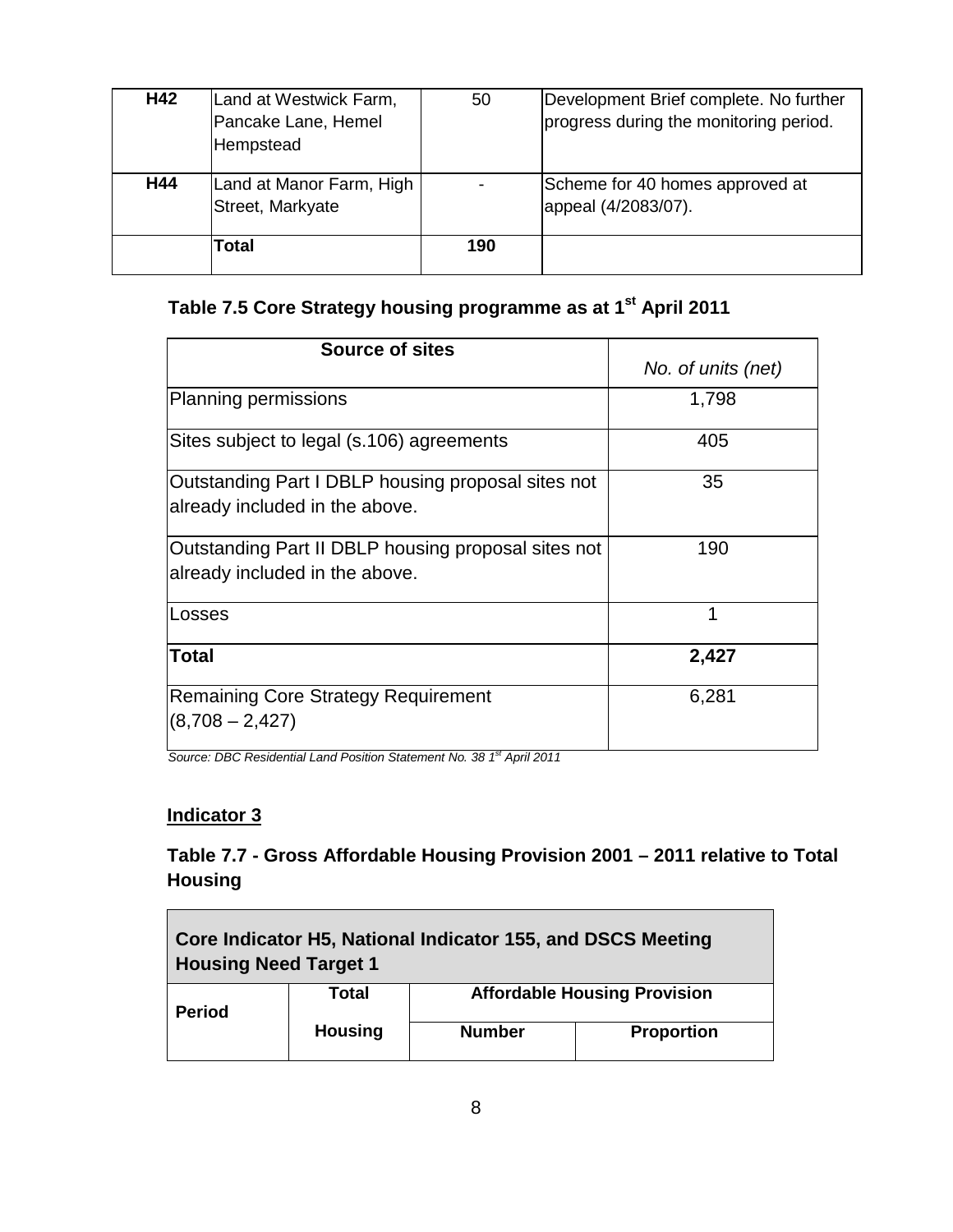| $2001/2 - 04/5$ | 1594 | 211   | 13%   |
|-----------------|------|-------|-------|
| 2005/6          | 164  | $-15$ | 0%    |
| 2006/7          | 400  | 137   | 34.3% |
| 2007/8          | 384  | 126   | 32.8% |
| 2008/9          | 418  | 148   | 35.4% |
| 2009/10         | 237  | 96    | 35.2% |
| 2010/11         | 603  | 60    | 10%   |
| <b>Total</b>    | 3800 | 763   | 23.0% |

*Source: DBC Monitoring 2001/11*

# **Table 7.8- Cumulative Affordable Housing Provision – Target and Completions**

| DBLP Indicator 3D (Cumulative total compared to Plan requirement) 2009/10                                                                                                                            |                                 |  |  |
|------------------------------------------------------------------------------------------------------------------------------------------------------------------------------------------------------|---------------------------------|--|--|
| <b>Total Provision</b><br>1.<br>Completions 2001/02 - 2009/10<br>Expected completions (2001 -<br>2011)<br>Outstanding                                                                                | 703<br>1125<br>422              |  |  |
| <b>Annual Rate of Provision</b><br>2.<br>Annual Rate achieved<br><b>Annual Target</b>                                                                                                                | 78<br>125                       |  |  |
| DBLP Indicator 3D (Cumulative total compared to Plan requirement) 2010/11                                                                                                                            |                                 |  |  |
| 3.<br><b>Total Provision</b><br>Completions 2001/02 - 2010/11<br>Expected completions (2001 -<br>2011)<br>Outstanding<br>4. Annual Rate of Provision<br>Annual Rate achieved<br><b>Annual Target</b> | 763<br>1250<br>487<br>76<br>125 |  |  |

*Source: DBC Monitoring 2001/11*

#### **Table 7.9- Type of Affordable Houses:**

| Social Rented | Intermediate homes |
|---------------|--------------------|
|               |                    |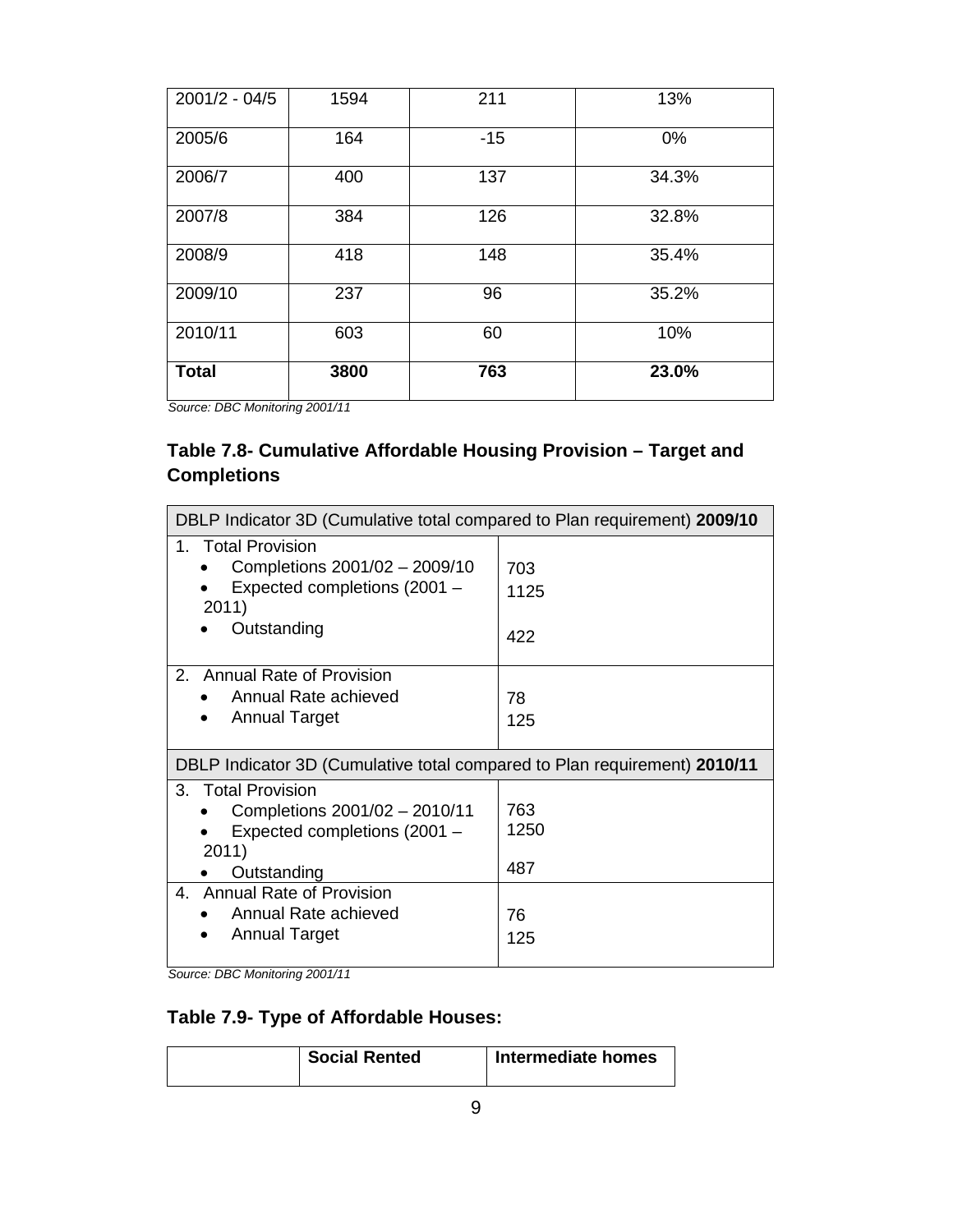|         | homes provided | provided |
|---------|----------------|----------|
| 2007/08 | 53             | 73       |
| 2008/09 | 92             | 56       |
| 2009/10 | 35             | 61       |
| 2010/11 | 53             |          |

*Note: Intermediate homes include shared equity and key worker housing. Source: DBC monitoring*

# **Table 7.10- Affordable Housing Commitments**

| At 1 <sup>st</sup> April | <b>Number of dwellings</b>         |                                                   |              |  |
|--------------------------|------------------------------------|---------------------------------------------------|--------------|--|
|                          | <b>With planning</b><br>permission | <b>Subject to Section 106</b><br><b>Agreement</b> | <b>Total</b> |  |
| 2005                     | 35                                 | $118*$                                            | 153          |  |
| 2006                     | 153                                | 147                                               | 300          |  |
| 2007                     | 216                                | 268                                               | 484          |  |
| 2008                     | 337                                | 56                                                | 393          |  |
| 2009                     | 320                                | 30                                                | 350          |  |
| 2010                     | 507                                | 242                                               | 749          |  |
| 2011                     | 368                                | 157                                               | 525          |  |

*Notes: \* The figure includes estimates in respect of outline applications. Source: DBC monitoring*

#### **Indicator 4**

#### **Table 7.11- Proportion of new dwellings completed by density and number of new dwellings per hectare**

| DBLP Indicator 1A (85% of development achieving densities of > 30 dwellings per<br>Hectare) |     |      |  |
|---------------------------------------------------------------------------------------------|-----|------|--|
| <b>Period 2009/10</b>                                                                       | No. | %    |  |
| Less than 30 dph                                                                            | 39  | 16.5 |  |
| Between 30-50 dph                                                                           | 58  | 24.5 |  |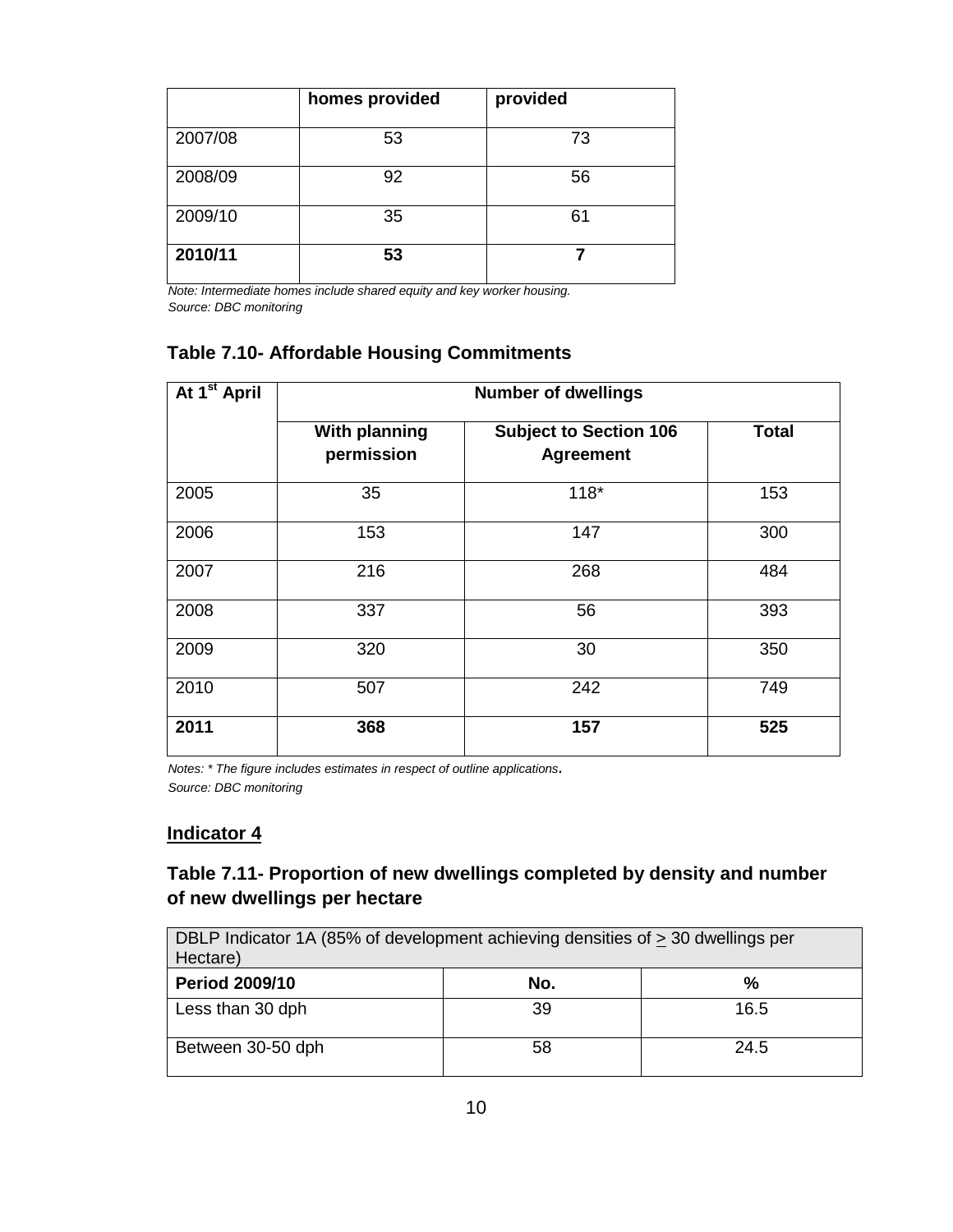| Greater than 50 dwellings dph                                                                    | 140  | 59             |
|--------------------------------------------------------------------------------------------------|------|----------------|
| Total                                                                                            | 236  | 100            |
| % of development at densities > 30 dph                                                           | 83.5 |                |
| DBLP Indicator 1A (85% of development achieving densities of $\geq$ 30 dwellings per<br>Hectare) |      |                |
| <b>Period 2010/11</b>                                                                            | No.  | $\%$           |
| Less than 30 dph                                                                                 | 32   | 5              |
| Between 30-50 dph                                                                                | 44   | $\overline{7}$ |
| Greater than 50 dwellings dph                                                                    | 560  | 88             |
| Total                                                                                            | 636  | 100            |
| % of development at densities > 30 dph                                                           |      | 95             |

*Source: DBC monitoring 2010/11*

*Note: These figures exclude demolitions* 

#### **Table 7.12- Average Density of New Dwellings Built**

| Year    | <b>Net Site Areas</b><br>in total (Ha) | <b>Number of dwellings</b><br>completed on the sites | <b>Density of Development</b><br>dwellings/ha |
|---------|----------------------------------------|------------------------------------------------------|-----------------------------------------------|
| 2001/02 | 2.54 <sup>1</sup>                      | $65^1$                                               | 26                                            |
| 2002/03 | 16.09 <sup>1</sup>                     | $255^1$                                              | $32^2$                                        |
| 2003/04 | 25.86                                  | 621                                                  | 24                                            |
| 2004/05 | 7.53                                   | 209                                                  | 28                                            |
| 2005/06 | 8.28                                   | 247                                                  | 30                                            |
| 2006/07 | 10.71                                  | 382                                                  | 36                                            |
| 2007/08 | 14.37                                  | 400                                                  | 28                                            |
| 2008/09 | 9.19                                   | 347                                                  | 38                                            |
| 2009/10 | 8.08                                   | 227                                                  | 28                                            |
| 2010/11 | 12.35                                  | 586                                                  | 47                                            |

1Sites recorded: this is a proportion of all completions in the year

2This figure excludes the John Dickson site. If this site is included, the average density is 47dph

*Source: DBC Monitoring* 

*Note: Average density- dwellings per hectare over all new build sites*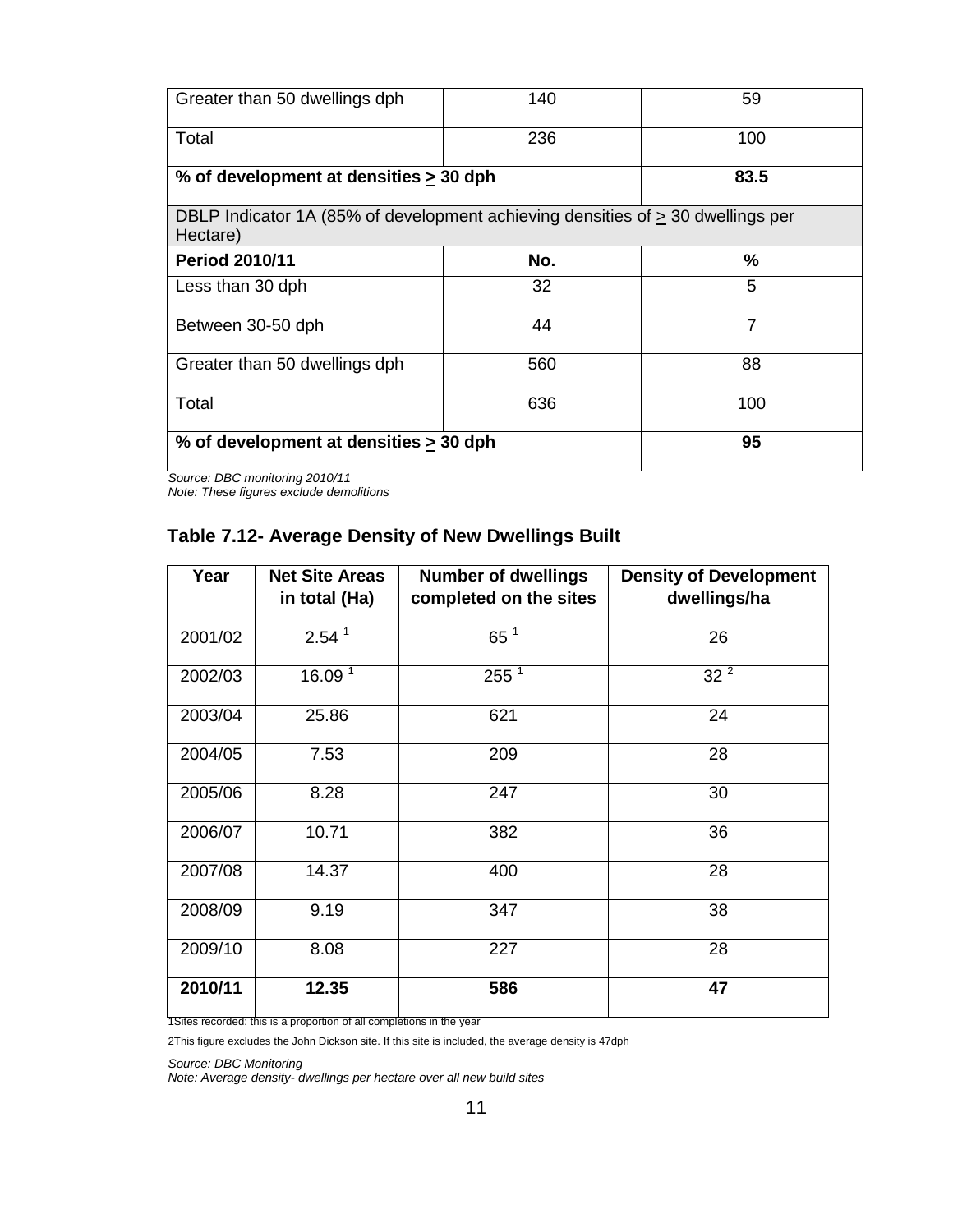# **Indicator 5**

# **Table 7.13**

# **Gross completions 2010/11 in settlements by type**

| <b>Settlement</b>      | <b>Houses</b> | <b>Flats</b> | <b>Total</b> |
|------------------------|---------------|--------------|--------------|
| Towns:                 |               |              |              |
| <b>Hemel Hempstead</b> | 26            | 490          | 516          |
| <b>Berkhamsted</b>     | 8             | 37           | 45           |
| Northchurch            | 1             | 0            | 1            |
| <b>Tring</b>           | 7             | 3            | 10           |
| <b>Total</b>           | 42            | 530          | 572          |
| <b>Large Villages:</b> |               |              |              |
| Bovingdon              | 1             | ი            | 1            |
| <b>Kings Langley</b>   | 5             | 7            | 12           |
| Markyate               | 6             | 0            | 6            |
| <b>Total</b>           | 12            | 7            | 19           |
| <b>Rest of Dacorum</b> |               |              |              |
| <b>Total</b>           | 6             | 6            | 12           |
| <b>Grand Total</b>     | 60            | 543          | 603          |

Source: DBC monitoring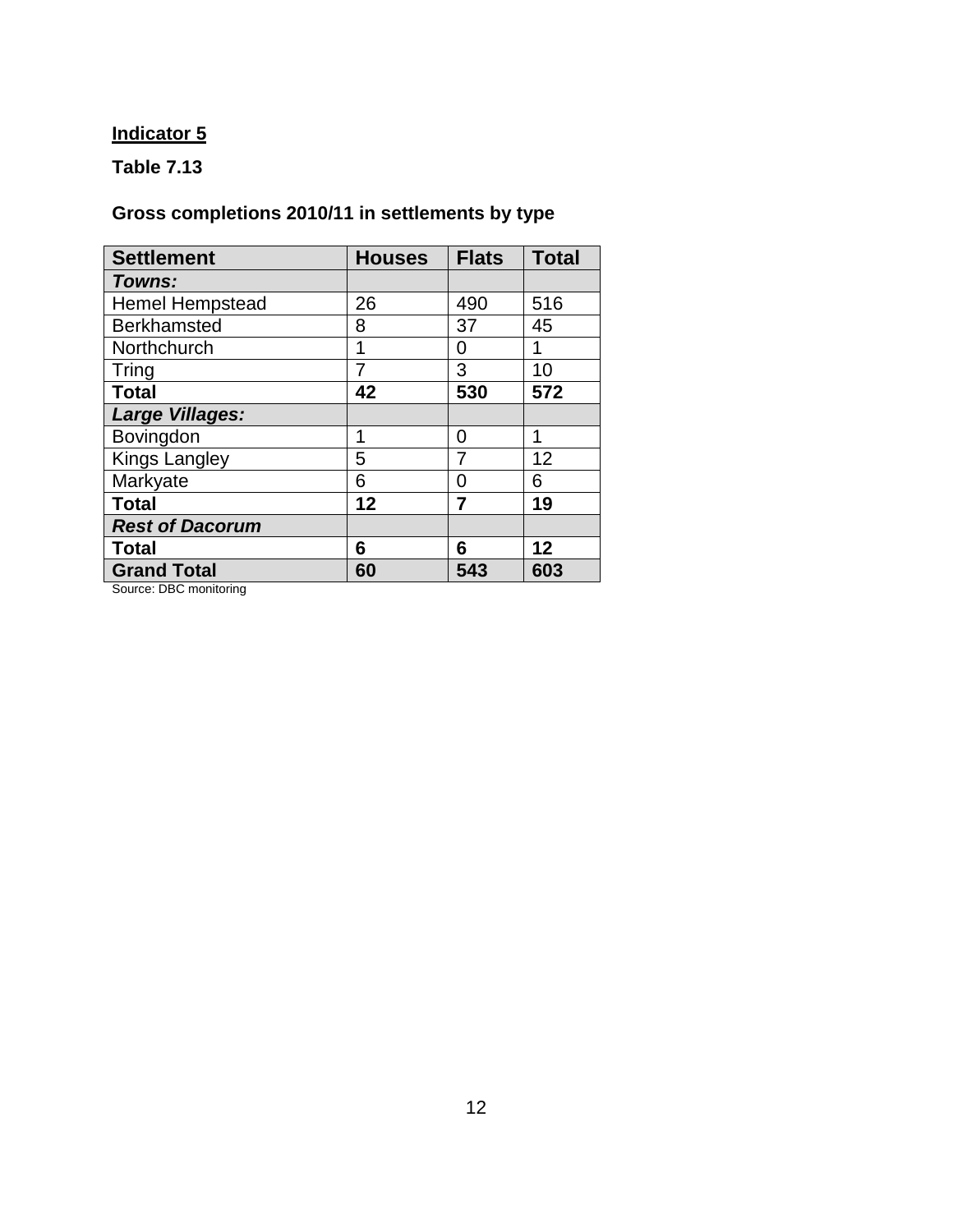# **Indicator 6**

#### **Table 7.14**

# **Total number of new dwellings completed by settlement**

| DBLP Indicator 2A (< 5% outside of the named settlements in Policies 2-8) |                        |                        |  |  |
|---------------------------------------------------------------------------|------------------------|------------------------|--|--|
| Net Housing Completions 1 April 2010 to 31 March 2011:                    |                        |                        |  |  |
|                                                                           | <b>Total Completed</b> | % of total Completions |  |  |
| Settlement                                                                |                        |                        |  |  |
| Total in named settlements*                                               | 624                    | 98.1                   |  |  |
| Total outside named settlements                                           | 12                     | 1.9                    |  |  |

*Source: DBC Monitoring*

*\*Named settlements refer to the towns, large villages and selected small villages identified in the DBLP.*

#### **Indicator 7**

#### **No additional information.**

#### **Indicator 8**

**No additional information.**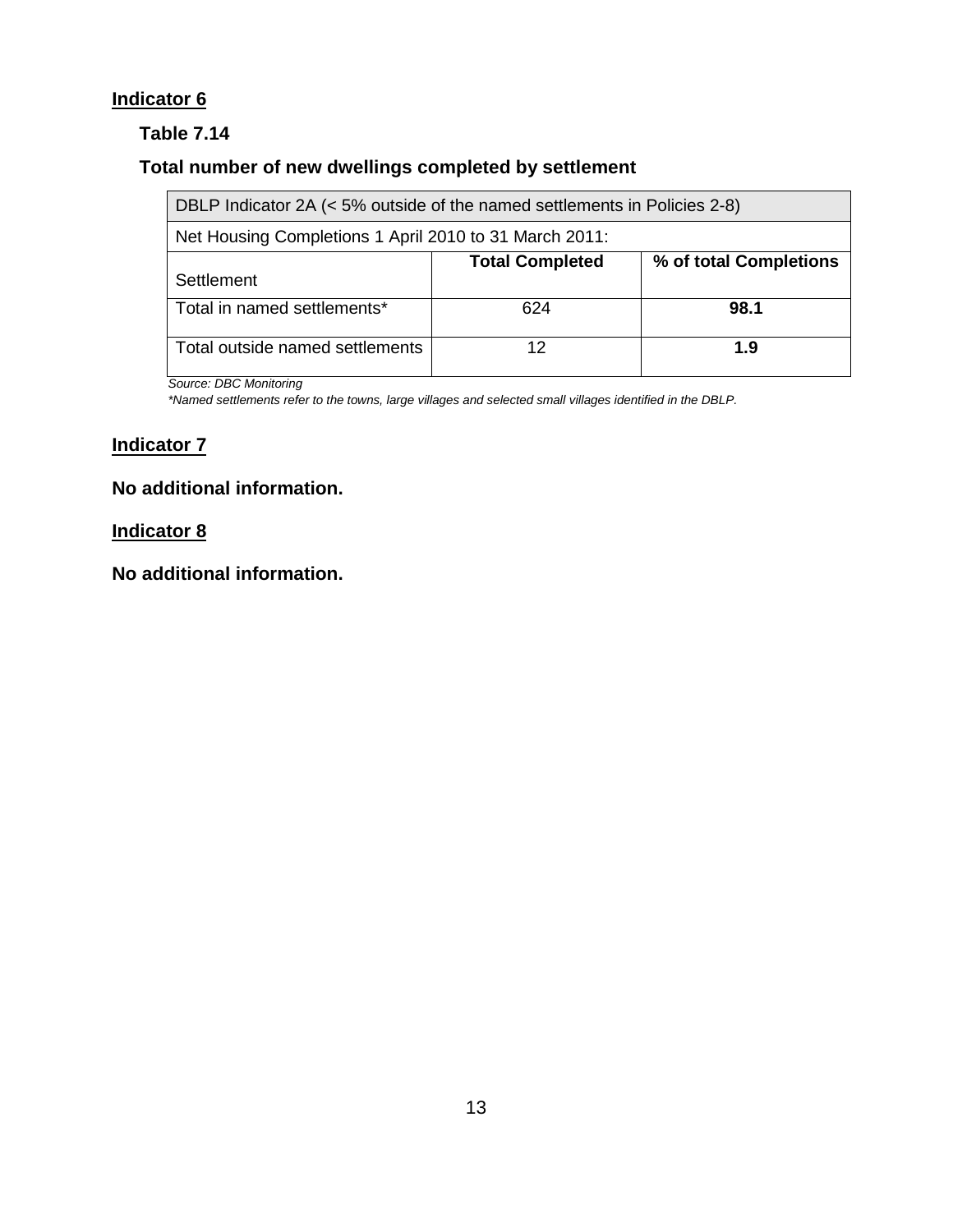# **8. Employment**

#### **Indicator 1**

#### **Table 8.1-Amount of Employment Floorspace by Type**

| 2009/2010        |                                |                       |
|------------------|--------------------------------|-----------------------|
| <b>Use Class</b> | Floorspace (sq m) Gross        | Floorspace (sq m) Net |
| B <sub>1</sub>   | 1752                           | $-5151$               |
| <b>B2</b>        | 1299                           | $-7634$               |
| B <sub>8</sub>   | 2824                           | $-6130$               |
| <b>Total</b>     | 5875                           | $-18,915$             |
| 2010/2011        |                                |                       |
| <b>Use Class</b> | <b>Floorspace (sq m) Gross</b> | Floorspace (sq m) Net |
| <b>B1</b>        | 5718                           | 4323                  |
| <b>B2</b>        | 93                             | $-255$                |
| B <sub>8</sub>   | 0                              | $-2815$               |
| <b>Total</b>     | 5811                           | 1253                  |

*Source: DBC monitoring*

#### **Indicator 2**

#### **Table 8.2- Amount of Floorspace by Type which is on Previously Developed Land**

| <b>Use Class</b> | <b>Amount of</b><br><b>Floorspace PDL</b><br>(sq m) | <b>Total Floorspace</b><br>(sq m) | % on PDL |
|------------------|-----------------------------------------------------|-----------------------------------|----------|
| B <sub>1</sub>   | 5718                                                | 5718                              | 100%     |
| <b>B2</b>        | 93                                                  | 93                                | 100%     |
| B <sub>8</sub>   |                                                     |                                   | N/A      |
| <b>Total</b>     | 5811                                                | 5811                              | 100%     |

*Source: DBC monitoring*

#### **Indicator 3**

#### **Table 8.3: Cumulative employment completions**

| DBLP Indicator 4A (Cumulative B1 total compared to Policy 30 Guideline |                                |  |  |  |
|------------------------------------------------------------------------|--------------------------------|--|--|--|
| Gross Business floorspace requirement 1991 - 2011 = 130,000 sqm        |                                |  |  |  |
| <b>Business Floorspace Completions 1991 - 2009/10</b>                  |                                |  |  |  |
| Year                                                                   | <b>Gross Completions (sqm)</b> |  |  |  |
| 1991-2009                                                              | 116,622                        |  |  |  |
| 2009/10                                                                | 131                            |  |  |  |
| 2010/11                                                                | 5,718                          |  |  |  |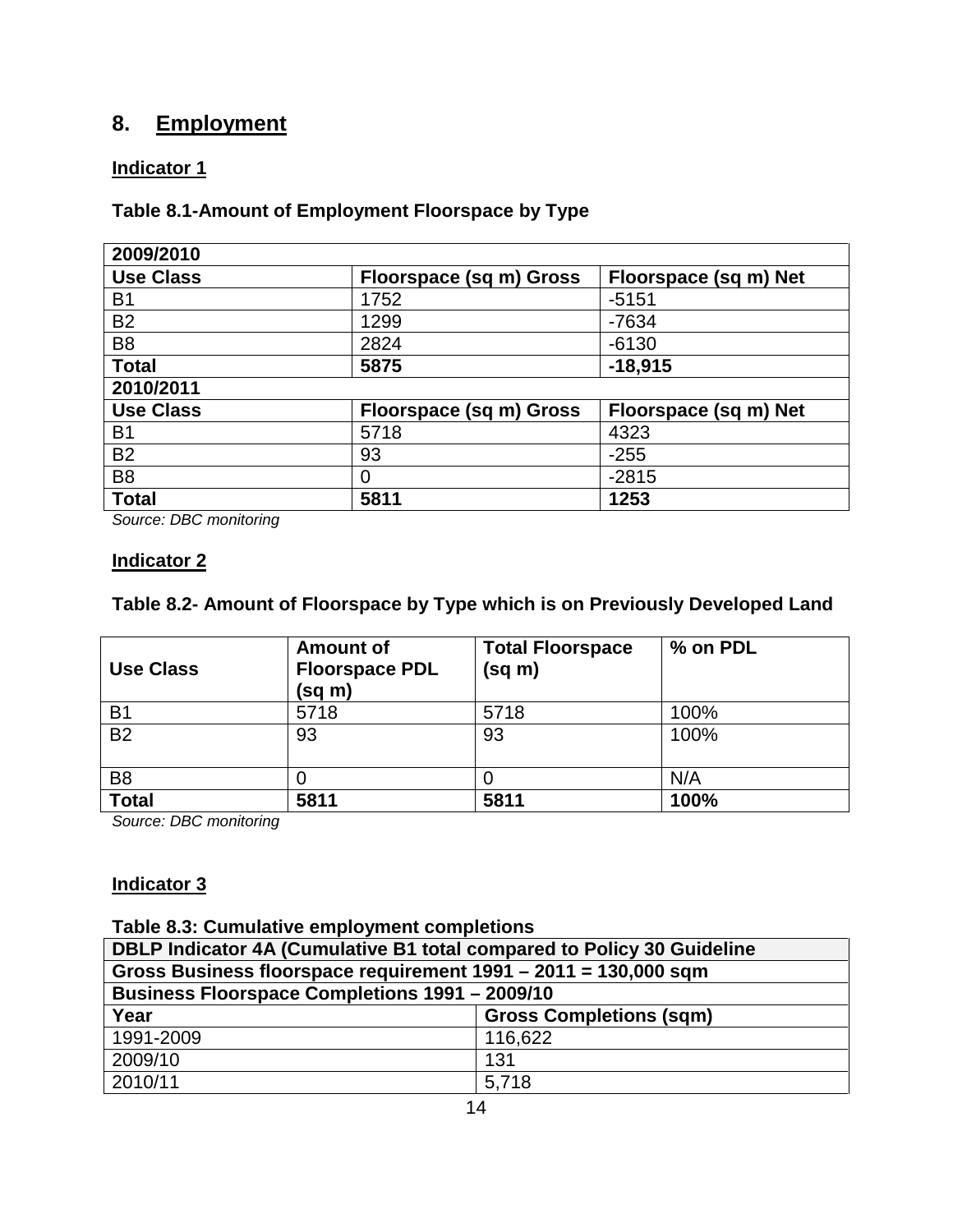| <b>Total</b>                      | 122.471 |
|-----------------------------------|---------|
| <b>Remaining Gross Floor area</b> | 7,529   |

*Source: DBC monitoring - Employment Land Commitments Position Statements Note: Records completions in GEAs and Town Centres Only*

#### **Indicator 4 – no additional information**

#### **Table 8.4: Number of employee jobs since 2006**

|                                         | 2007          | 2008      | 2009     | 0010<br>ZUIU |
|-----------------------------------------|---------------|-----------|----------|--------------|
| Number of<br>emplovee lobs<br><b>__</b> | 59,600<br>nu. | 600<br>60 | 000<br>L | n/a          |

*Source: [www.nomisweb.co.uk](http://www.nomisweb.co.uk/)*

*The number of employee jobs is defined as 'the number of jobs held by employees' and excludes the selfemployed, government-supported trainees and HM Forces.*

#### **Indicator 5 - Employment Land Available**

#### **Table 8.5: Land designated as Employment Proposal Sites that remains undeveloped**

**Core Indicator BD3(i) and DBLP Indicator 4B (Progress on employment proposal sites)**

| <b>Plan Ref:</b> | <b>Address</b>                                                                                                   | <b>Designated Site Area</b><br><b>Use</b>                      | (Ha)      | Progress                                                                                                                                                                                                        | Land<br>Remaining<br>(Ha) |
|------------------|------------------------------------------------------------------------------------------------------------------|----------------------------------------------------------------|-----------|-----------------------------------------------------------------------------------------------------------------------------------------------------------------------------------------------------------------|---------------------------|
| E2               | <b>Buncefield</b><br>(West)/Wood<br>Land End (South)<br>(Kodak<br><b>Sports</b><br>Hemel<br>Ground)<br>Hempstead | Lane $B2/B8$                                                   | 2.8       | The<br>Maylands <sup>2.8</sup><br>Gateway<br>is<br>identified in<br>the<br>Core Strategy as<br>somewhere<br>that<br>will provide<br>a<br>prominent<br>new<br>office-led<br>strategic<br>employment<br>location. |                           |
| E <sub>3</sub>   | Boundary<br>Hemel<br>(North)<br>Hempstead                                                                        | Way $B2/B8$                                                    | 2.9       | of<br>Part<br>(Site<br>developed<br>for<br>B)<br>mixed<br>industrial/storage<br>development.                                                                                                                    | $site$ 0.84               |
| <b>E4</b>        | Cherry STAs<br>Three<br>Trees Lane (East) other<br>Hemel<br>Hempstead                                            | activities<br>in<br>the national<br>regional<br>or<br>interest | $or$ 16.6 | The Core<br>Strategy seeks to<br>address<br>employment<br>and/or housing<br>uses on the site<br>through the East<br>Hemel                                                                                       | 16.6                      |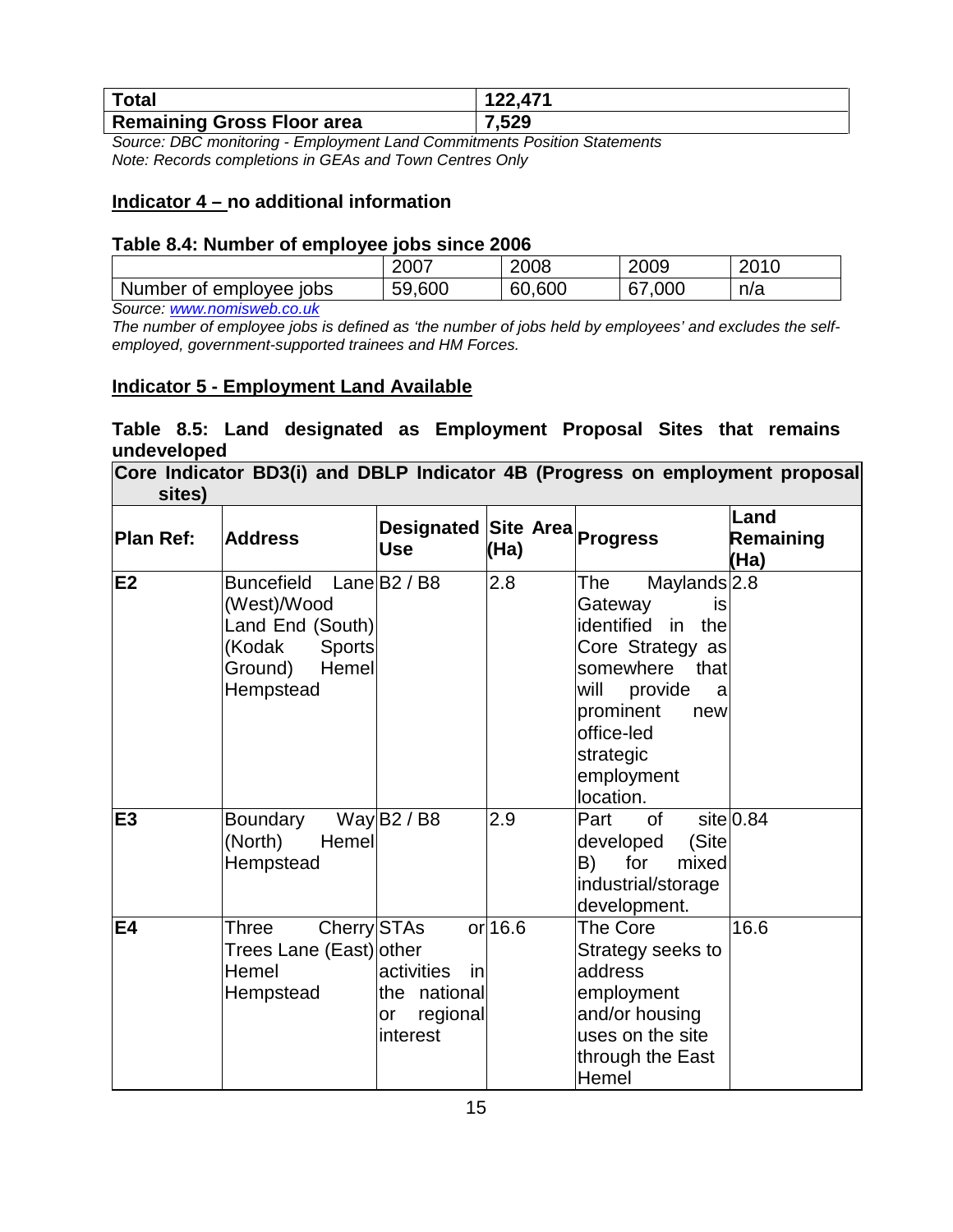| <b>TWA7</b>    | Land<br>at<br>Former<br>Dickinson,<br>including the high related<br>bay warehouse, paper<br>London | the Visitor<br>John centre<br>&<br>lmuseum<br>to<br>Road, industry and<br><b>Hemellrelated</b> | 2.32 | <b>Hempstead Area</b><br><b>Action Plan</b><br>(AAP).<br>Outline planning<br>permission<br>approved for<br>mixed-use<br>scheme, including<br>offices and hotel.                                              | 0.2      |
|----------------|----------------------------------------------------------------------------------------------------|------------------------------------------------------------------------------------------------|------|--------------------------------------------------------------------------------------------------------------------------------------------------------------------------------------------------------------|----------|
|                | Apsley,<br>Hempstead                                                                               | redevelopm<br>for<br>ent<br>creating<br>local<br>employment<br>opportunitie<br>S               |      | Office component<br>remains<br>outstanding.<br>Application for<br>residential on the<br>office site<br>(1172/11).                                                                                            |          |
| E <sub>6</sub> | <b>Miswell</b><br>Tring                                                                            | Lane, B <sub>1</sub> / B <sub>2</sub> / B <sub>8</sub>                                         | 0.8  | <b>Site Allocations</b><br>DPD to consider<br>potential<br>reallocation of the<br>site for<br>residential. This is<br>on the basis of its<br>replacement<br>through extension<br>to the Icknield<br>Way GEA. | 0.8      |
|                |                                                                                                    | <b>Total Land Remaining</b>                                                                    |      |                                                                                                                                                                                                              | 21.26 ha |

*Source: DBC monitoring*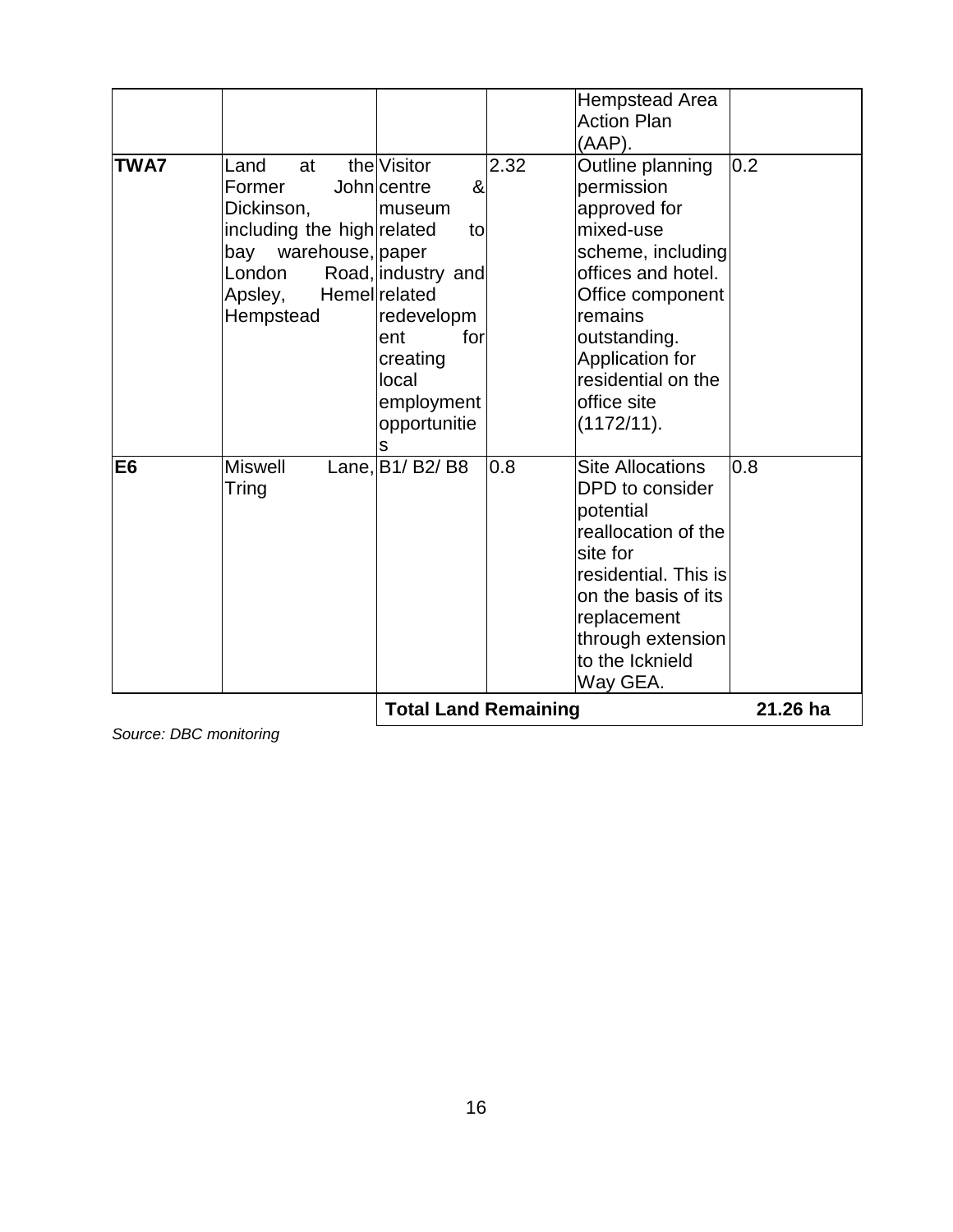| <b>Core Indicator BD3(ii)</b> |                  |  |  |
|-------------------------------|------------------|--|--|
| <b>Use Class</b>              | Floorspace (sqm) |  |  |
| B <sub>1</sub>                | 15,358           |  |  |
| <b>B2</b>                     | 1,769            |  |  |
| B <sub>8</sub>                | 2,959            |  |  |
| <b>Total</b>                  | 20,086           |  |  |

#### **Table 8.6: All employment land that has outstanding planning permission**

*Source: DBC monitoring - Employment Land Position Statement No. 35 – as at 1 April 2011, DBC*

#### **Indicator 6**

#### **Table 8.7: Employment land lost**

|                                           | 2009-10 | 2010-11 |
|-------------------------------------------|---------|---------|
| Amount of B-class employment land lost to | 10,997  | 4,558   |
| other uses (sqm) (total)                  |         |         |
| <b>B1</b>                                 | 6,903   | 1.395   |
| <b>B2</b>                                 |         | 348     |
| B <sub>8</sub>                            | 4.094   | 2,815   |
| Amount of B-class employment land lost to | 3,075   | 2,488   |
| residential uses (sqm)                    |         |         |
| Source: DRC monitoring                    |         |         |

*Source: DBC monitoring*

#### **Indicator 7**

#### **Density of major new employment development (DBLP indicator 1B)**

The Employment Land Position Statement No.35 – as at April 2011 shows there has been only been one example of a major employment development in the monitoring period. Major employment developments are those over 2,500 sqm (GFA) if they are primarily office use, and over 5,000 sqm (GFA) if they are primarily industry or storage and distribution uses.

The major development completion comprises the Ex Axis Point Site, Eastman Way, Hemel Hempstead (5,255 sqm), which is now known as the Maylands Business Centre. This achieved a plot ratio of 3,890 sqm, per hectare, a density of development below that sought under Policy 130.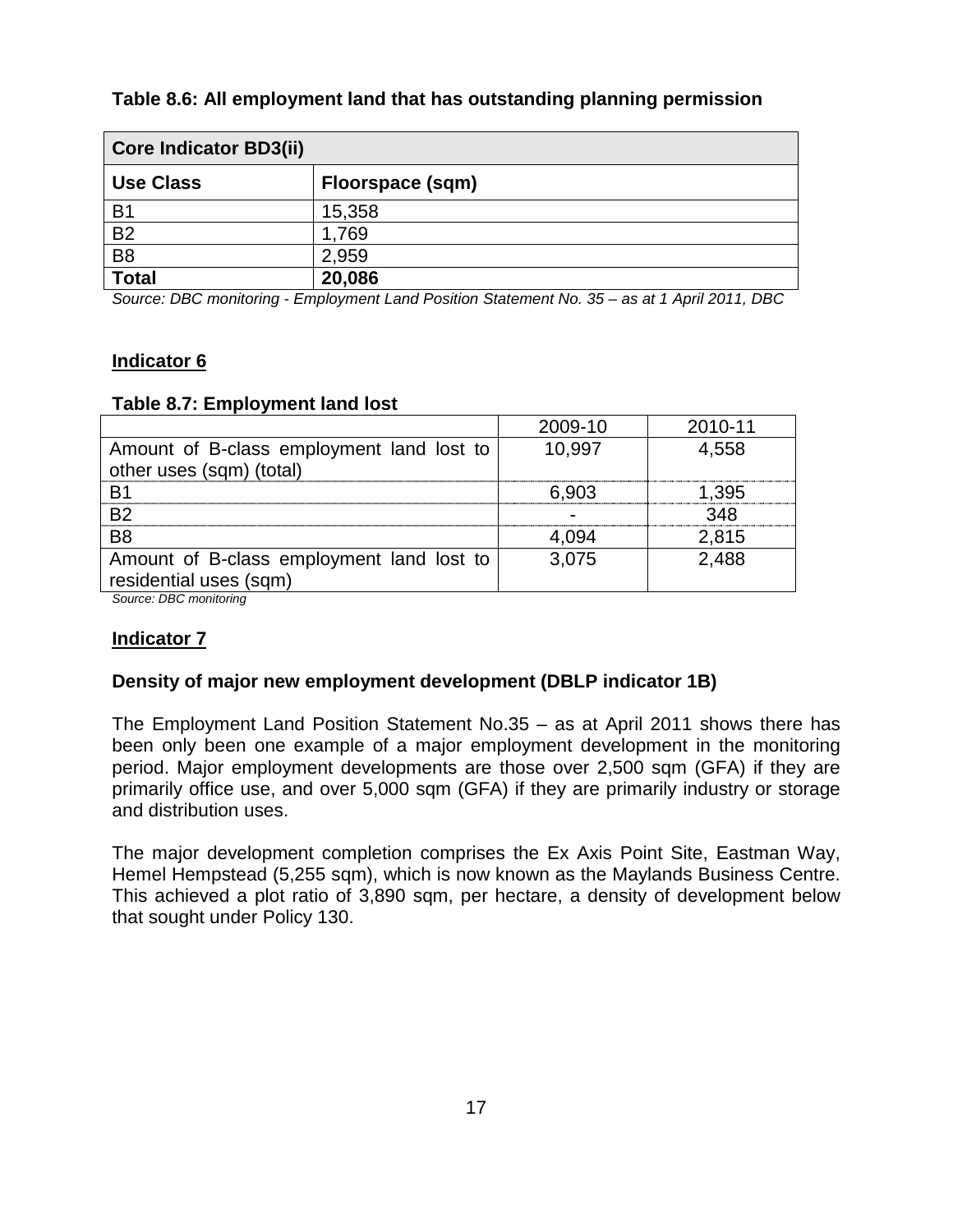# **9. Town Centre and Retail Development**

#### **Indicator 1**

The information for this indicator is all contained within the main table in chapter 9 using the Employment Land Position Statement No. 35 1<sup>st</sup> April 2011.

#### **Indicator 2**

#### **Table 9.1: Retail Floorspace permitted outside established centres**

| <b>Committed gains</b>                               | As at April 2010 | As at April 2011 |  |  |
|------------------------------------------------------|------------------|------------------|--|--|
| <b>Town Centres</b>                                  | 1,894            | 412              |  |  |
| <b>Local Centres</b>                                 | 7,249            | 2,567            |  |  |
| Main Out of Centre Retail Locations                  |                  |                  |  |  |
| <b>Other Out of Centre</b>                           | 234              | 1,733            |  |  |
| <b>Total</b>                                         | 9,377            | 4,712            |  |  |
| %<br>permitted<br>outside<br>floorspace<br><b>of</b> | 2.5%             | 36.8             |  |  |
| established centres                                  |                  |                  |  |  |

*Source: DBC monitoring - Employment Land Position Statements.*

#### **Figure 9.2: Hemel Hempstead Town Centre and Old Town mix of uses**

| ັ<br>Use Class   |                            | Hemel Hempstead Town Centre |           |                |                |          |           | Hemel Old Town |  |
|------------------|----------------------------|-----------------------------|-----------|----------------|----------------|----------|-----------|----------------|--|
|                  | <b>Town Centre overall</b> |                             | Main      | Shopping       | Mixed          | Shopping |           |                |  |
|                  |                            |                             |           | Frontage       |                | Frontage |           |                |  |
|                  | No. Units                  | %                           | No. Units | %              | No. Units      | %        | No. Units | %              |  |
| A1 total         | 147                        | 47                          | 100       | 70             | 16             | 53       | 25        | 24             |  |
| Comparison       | 112                        | 36                          | 87        | 61             | 10             | 33       | 15        | 14             |  |
| Convenience      | 13                         | 4                           | 4         | 3              | 4              | 13       | 2         | $\overline{2}$ |  |
| A1 Service       | 22                         |                             | 9         | 6              | 2              |          | 8         | 8              |  |
| A2               | 45                         | 15                          | 4         | 3              | 6              | 20       | 10        | 10             |  |
| A3, A4, A5       | 40                         | 13                          | 10        | 7              | 3              | 10       | 17        | 16             |  |
| B <sub>1</sub> a | 3                          |                             | 0         | $\overline{0}$ | $\Omega$       | 0        | 3         | 3              |  |
| Other            | 24                         | 8                           |           |                | $\overline{0}$ | $\Omega$ | 33        | 31             |  |
| Vacant           | 51                         | 16                          | 28        | 20             | 5              | 17       | 17        | 16             |  |
| Total            | 310                        | 100                         | 143       | 101            | 30             | 100      | 105       | 100            |  |

*Source: DBC survey, October 2009*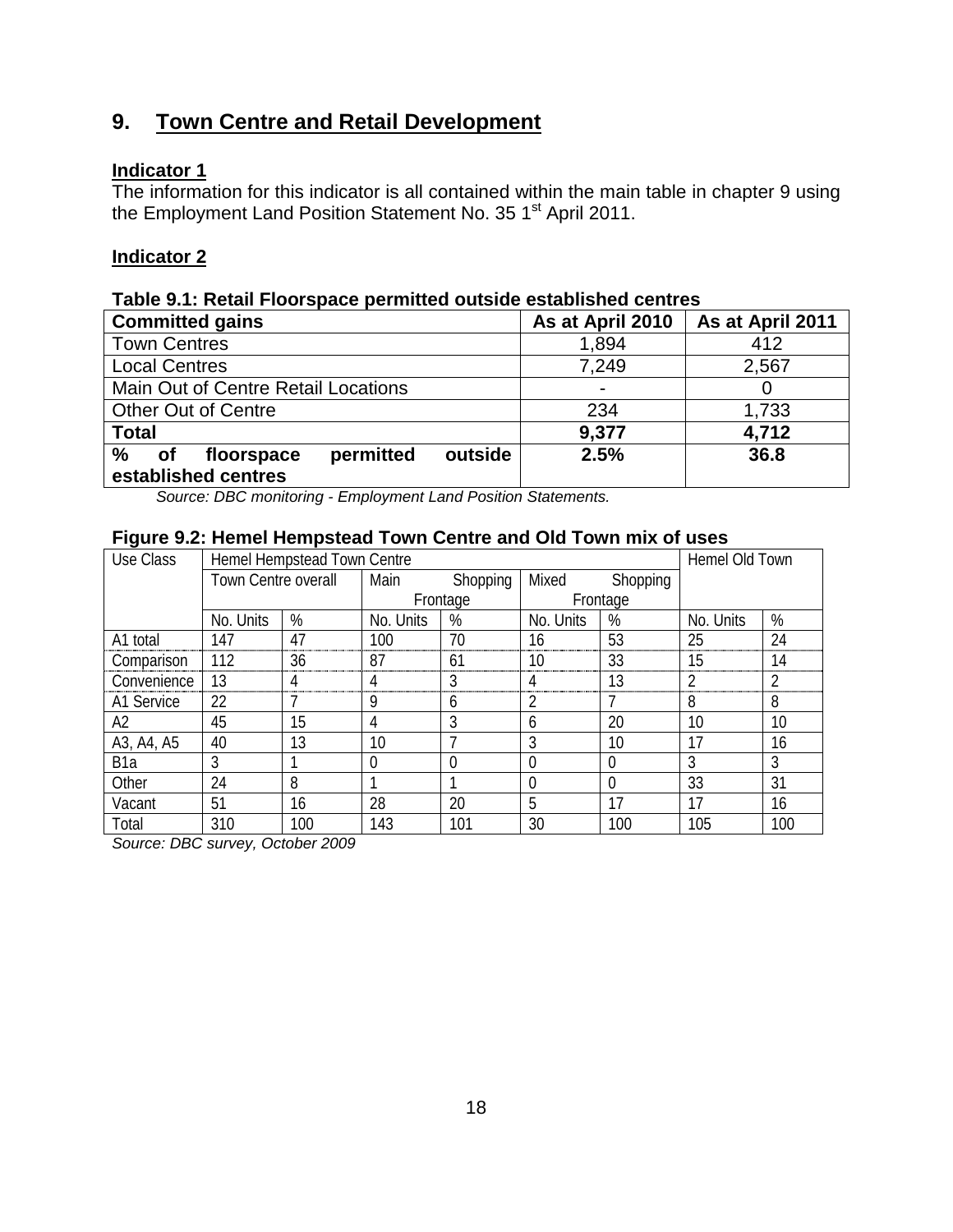# **Figure 9.3: Berkhamsted Town Centre mix of uses**

| Use Class      |           | Town Centre June 2011 | Mixed Frontage June 2011 | MainFrontage June 2011 |           | Core Frontage |           |          |
|----------------|-----------|-----------------------|--------------------------|------------------------|-----------|---------------|-----------|----------|
|                | No. Units | %                     | No. Units                | %                      | No. Units | %             | No. Units | %        |
| Comparison     | 81        | 20.56                 | 19                       | 43.18                  | 10        | 58.8          |           | 55 33.33 |
| Convenience    | 12        | 3.05                  | 3                        | 6.82                   | 2         | 11.8          |           | 84.85    |
| A1: Other      | 22        | 5.58                  |                          | 2.27                   |           | 5.9           |           | 12 7.27  |
| A2             | 48        | 12.18                 | 6                        | 13.64                  | ٠         | 11.8          |           | 27 16.36 |
| A3, A4 & A5    | 42        | 10.66                 | 6                        | 13.64                  | n         | 11.8          |           | 23 13.94 |
| <b>B1</b>      | 29        | 7.36                  |                          | 4.55                   | 0         | 0.0           |           | 9 5.45   |
| <b>B2</b>      | n         | 0.51                  | n                        | 0.00                   | 0         | 0.0           |           | 0 0.00   |
| C1             |           | 0.25                  | 0                        | 0.00                   | 0         | 0.0           |           | 0 0.00   |
| C <sub>3</sub> | 114       | 28.93                 |                          | 4.55                   | 0         | 0.0           |           | 12 7.27  |
| D <sub>1</sub> | 29        | 7.36                  |                          | 2.27                   | 0         | 0.0           |           | 11 6.67  |
| SG             | 8         | 2.03                  |                          | 6.82                   | 0         | 0.0           |           | 5 3.03   |
| Vacant         | 6         | 1.52                  |                          | 2.27                   | 0         | 0.0           |           | 3 1.82   |
| Total          | 394       | 100                   | 44                       | 100                    | 17        | 100           | 165       | 100      |

Source: DBC Survey

## **Figure 9.4: Tring Town Centre mix of uses**

| Use Class      |                | Whole Town Centre June 2011 |                | Core Town Centre June 2011 | Main Frontage June 2011 |      | Mixed Frontage June 2011 |      |
|----------------|----------------|-----------------------------|----------------|----------------------------|-------------------------|------|--------------------------|------|
|                | No. Units      | %                           | No. Units      | %                          | No. Units               | ℅    | No. Units                | %    |
| Comparison     | 33             | 16.6                        | 27             | 26.5                       | 4                       | 36.4 | 15                       | 38.5 |
| Convenience    | 7              | 3.5                         | 6              | 5.9                        | 3                       | 27.3 | 3                        | 7.7  |
| A1: Other      | 9              | 4.5                         | 8              | 7.8                        |                         | 9.1  | 3                        | 7.7  |
| A2             | 18             | 9.0                         | 16             | 15.7                       | 0                       | 0.0  | 7                        | 17.9 |
| A3, A4 & A5    | 18             | 9.0                         | 14             | 13.7                       | $\overline{2}$          | 18.2 | 5                        | 12.8 |
| <b>B1</b>      | 12             | 6.0                         | 9              | 8.8                        | 0                       | 0.0  | 2                        | 5.1  |
| <b>B2</b>      | 1              | 0.5                         | 0              | 0.0                        | 0                       | 0.0  | 0                        | 0.0  |
| C1             | $\mathbf{1}$   | 0.5                         |                | 1.0                        | 0                       | 0.0  | 0                        | 0.0  |
| C3             | 84             | 42.2                        | 10             | 9.8                        | 0                       | 0.0  | 0                        | 0.0  |
| D1             | 9              | 4.5                         | 6              | 5.9                        |                         | 9.1  | 2                        | 5.1  |
| D <sub>2</sub> | 3              | 1.5                         | $\overline{2}$ | 2.0                        | 0                       | 0.0  |                          | 2.6  |
| SG             | 2              | 1.0                         |                | 1.0                        | 0                       | 0.0  |                          | 2.6  |
| Vacant         | $\overline{2}$ | 1.0                         | $\overline{2}$ | 2.0                        | 0                       | 0.0  | 0                        | 0.0  |
| Total          | 199            | 100                         | 102            | 100                        | 11                      | 100  | 39                       | 100  |

Source: DBC Survey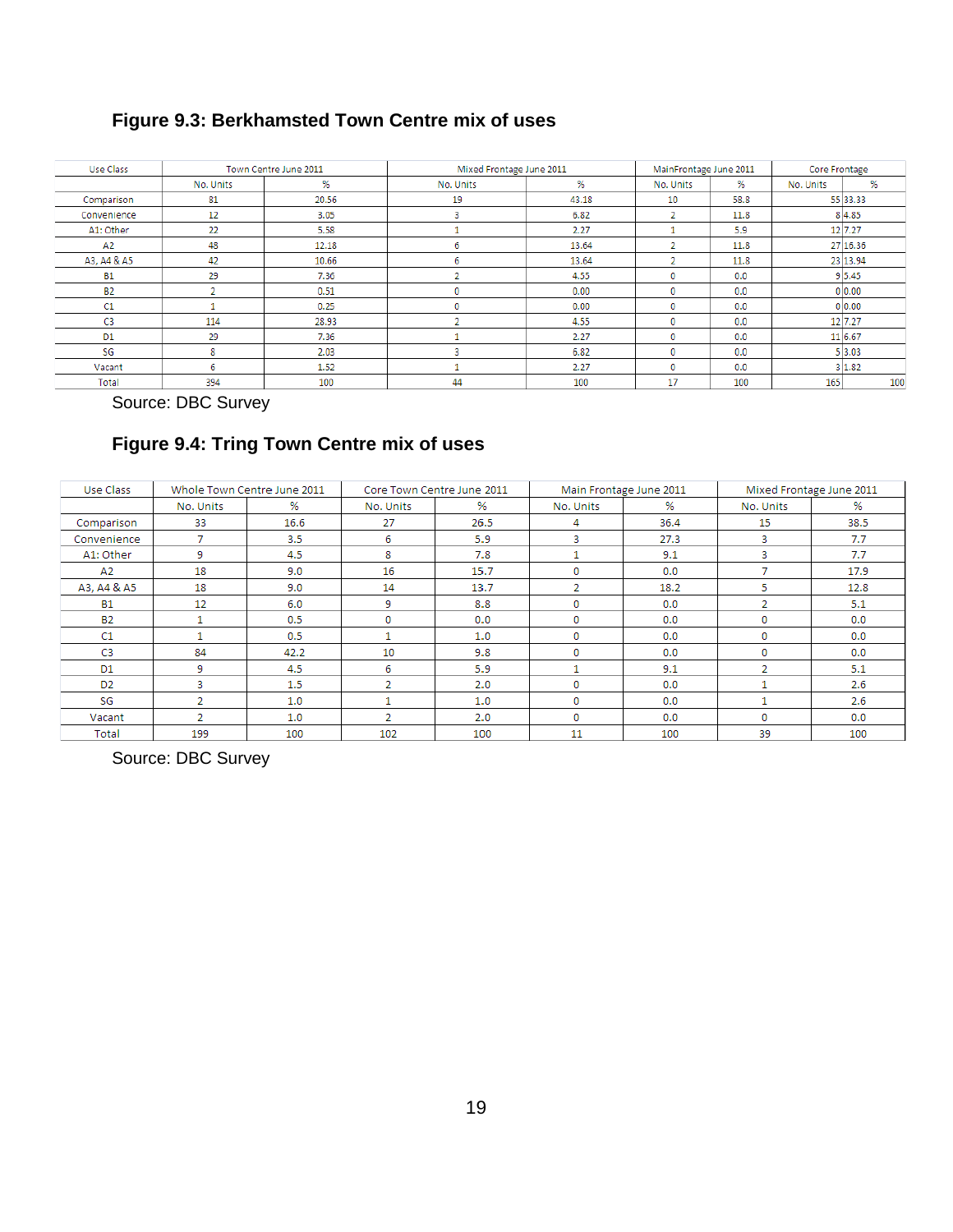# **10. Transport and Accessibility**

#### **Indicator 1 – NI 175**

#### **Data from Hertfordshire County Council**

#### **Table 10.1 Amount of New Residential Development within 30 minutes Transport Time**

| <b>Service</b>           | <b>Completions</b><br>within 30<br><b>Minutes</b> | $\%$<br><b>Accessibility</b> |
|--------------------------|---------------------------------------------------|------------------------------|
| <b>Primary Schools</b>   | 603                                               | 100%                         |
| <b>Secondary Schools</b> | 597                                               | 99%                          |
| Employment               | 603                                               | 100%                         |
| GPs                      | 603                                               | 100%                         |
| Hospitals                | 573                                               | 74%                          |
| <b>Retail Centres</b>    | 584                                               | 97%                          |

Note:

Public Transport includes buses, trains and walking *Source: HCC monitoring*

#### **Indicator 2- DBLP 6C**

#### **Table 10.2 Parking for completed new build housing developments: Accessibility Zones 1-4**

| <b>Settlement</b>      | <b>No of Units</b> | <b>Car parking</b><br>max<br>standard | <b>Car parking</b><br>provided | Average |
|------------------------|--------------------|---------------------------------------|--------------------------------|---------|
|                        |                    |                                       |                                |         |
| <b>Hemel Hempstead</b> | 564                | 654.75                                | 500                            | 0.89    |
| <b>Berkhamsted</b>     | ΔΔ                 | 70.5                                  | 77                             | 1 75    |
| Northchurch            | っ                  | 6                                     | 6                              |         |
| Tring                  |                    | 11.25                                 | 11                             | 2.75    |
| <b>Rest of Dacorum</b> | 27                 | 64.25                                 | 76                             | 2.81    |
| <b>Total</b>           | 641                | 806.75                                | 670                            | 1.0     |

*Source: DBC monitoring*

#### **Indicator 3- No additional information**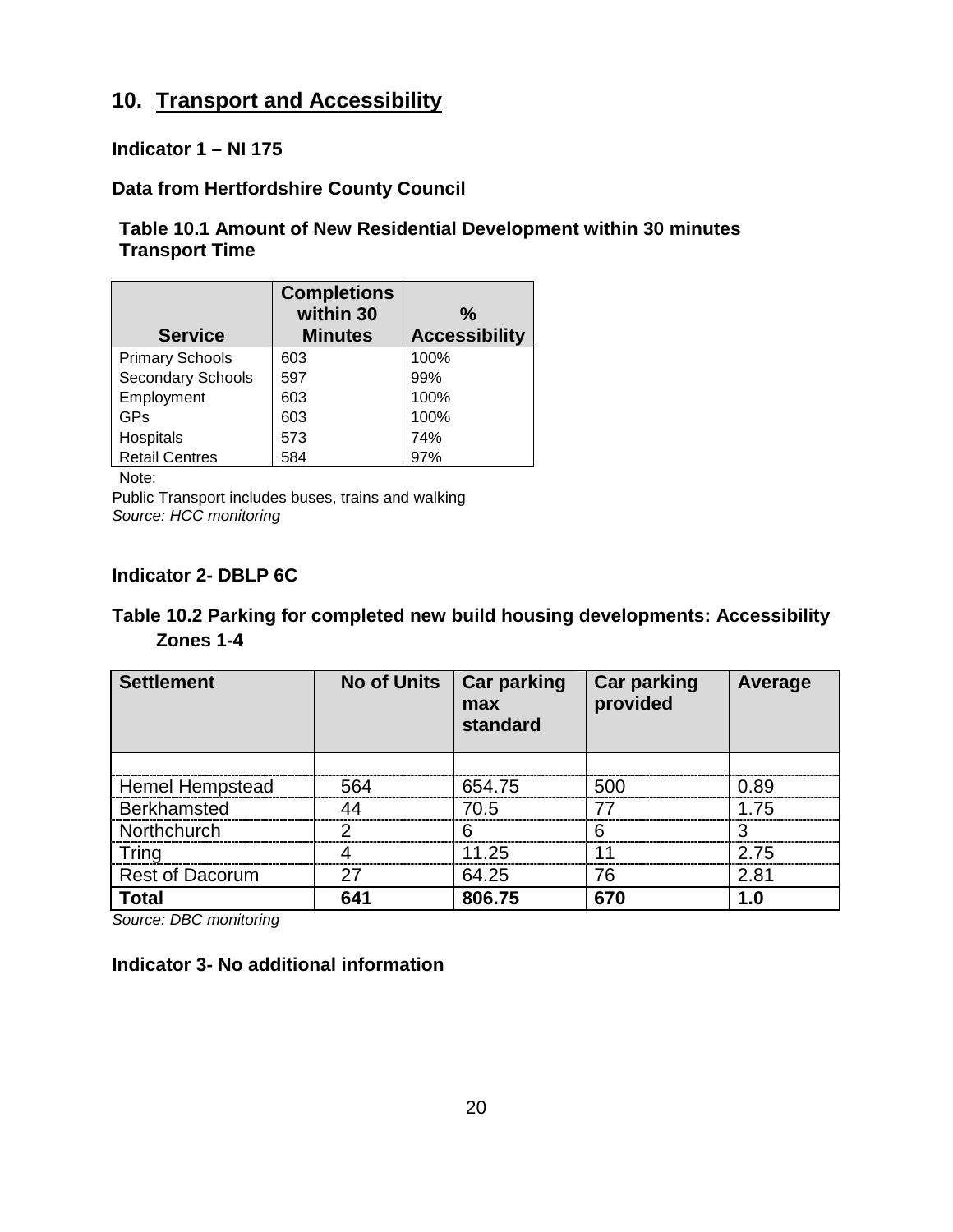# **11. Social & Community Facilities**

#### **Indicator 1**

No additional data.

#### **Indicator 2**

No additional data.

#### **Indicator 3-**

*Source: DBC Employment Land Position Statement No.35 1st April 2011* 

No additional data

#### **Indicator 4-**

No additional data

#### **Indicator 5- DBLP 8A**

#### **Table 11.1 Retention of social and community facilities DBLP 8A**

| Loss of leisure facilities 2010/11- by<br>use class | Amount of floorspace lost (sq m) |
|-----------------------------------------------------|----------------------------------|
|                                                     | $\overline{\phantom{0}}$         |
| $rac{C1}{C2}$                                       | $-1400$                          |
| D <sub>1</sub>                                      | $-611$                           |
| $\overline{22}$                                     | $-509$                           |

*Source: DBC monitoring (Employment Land Position Statement No. 35 April 2011)*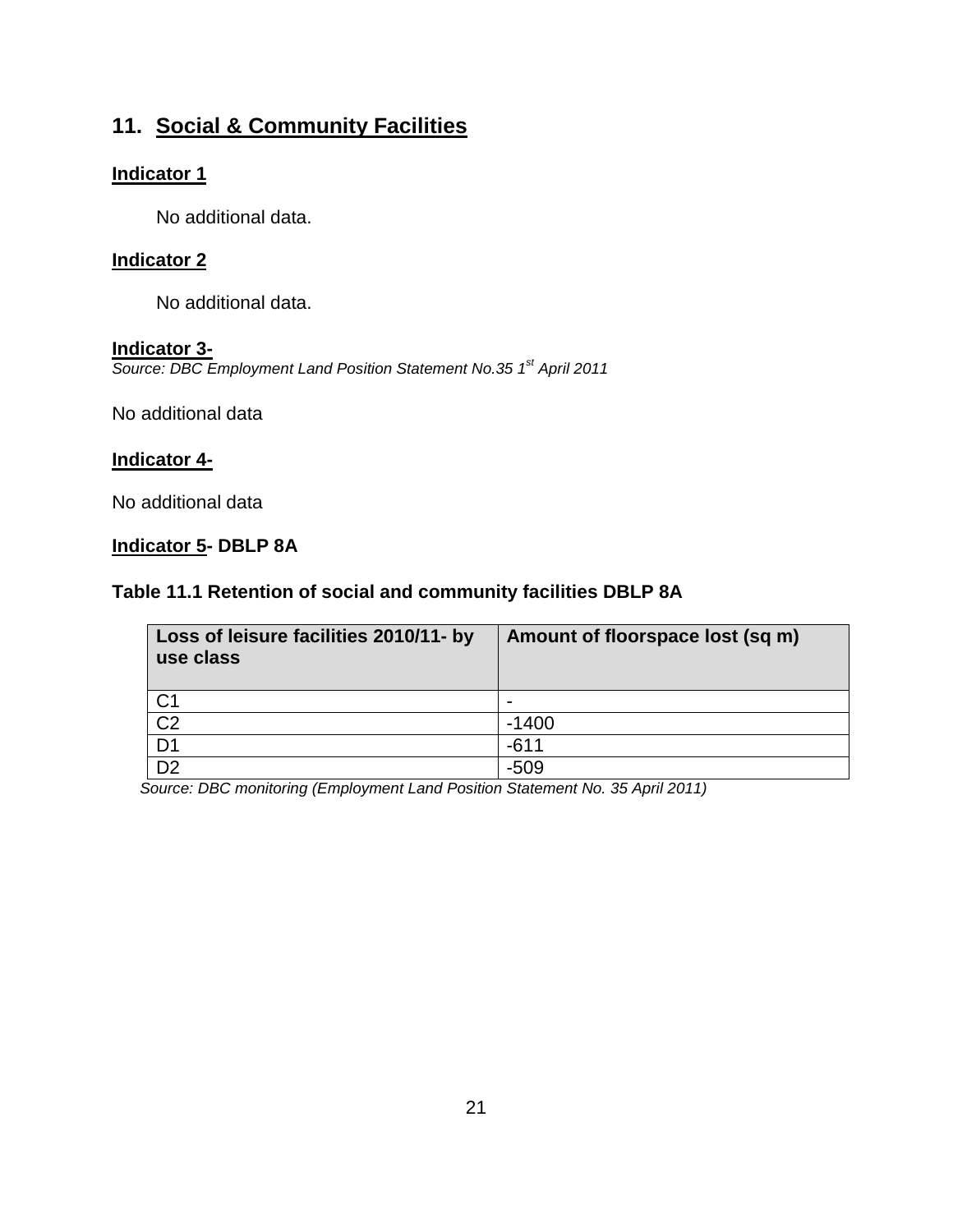# **12. Built and Natural Environment**

#### **Indicator 1**

*Source: DBC monitoring – Conservation and Design*

No additional data

#### **Indicator 2**

*Source: DBC monitoring – Conservation and Design*

No additional data

#### **Indicator 3**

*Source: DBC monitoring* 

No additional data

# **Table 12.1 Water usage in Hertfordshire**

|                     | 2000- | 2008-                      | 2009- | 2010- |  |
|---------------------|-------|----------------------------|-------|-------|--|
|                     | 01    | 09                         | 10    | 11    |  |
|                     |       | <b>Household water use</b> |       |       |  |
|                     |       | (litres per head per day)  |       |       |  |
| <b>Broxbourne</b>   | 168.5 | 160.4                      | 166.7 | 166.5 |  |
| Dacorum             | 170.9 | 164.3                      | 165.1 | 162.6 |  |
| East Hertfordshire  | 173.2 | 154.4                      | 162.2 | 160.2 |  |
| Hertsmere           | 174.9 | 170.8                      | 168.9 | 165.1 |  |
| North Hertfordshire | 173.3 | 154.3                      | 162.1 | 160.1 |  |
| <b>St Albans</b>    | 175.2 | 174.5                      | 170.5 | 166.3 |  |
| Stevenage           | 173.3 | 154.2                      | 162.1 | 160.0 |  |
| <b>Three Rivers</b> | 175.2 | 174.5                      | 170.5 | 166.3 |  |
| Watford             | 175.2 | 174.5                      | 170.5 | 166.3 |  |
| Welwyn Hatfield     | 173.2 | 154.5                      | 162.2 | 160.2 |  |
|                     |       |                            |       |       |  |